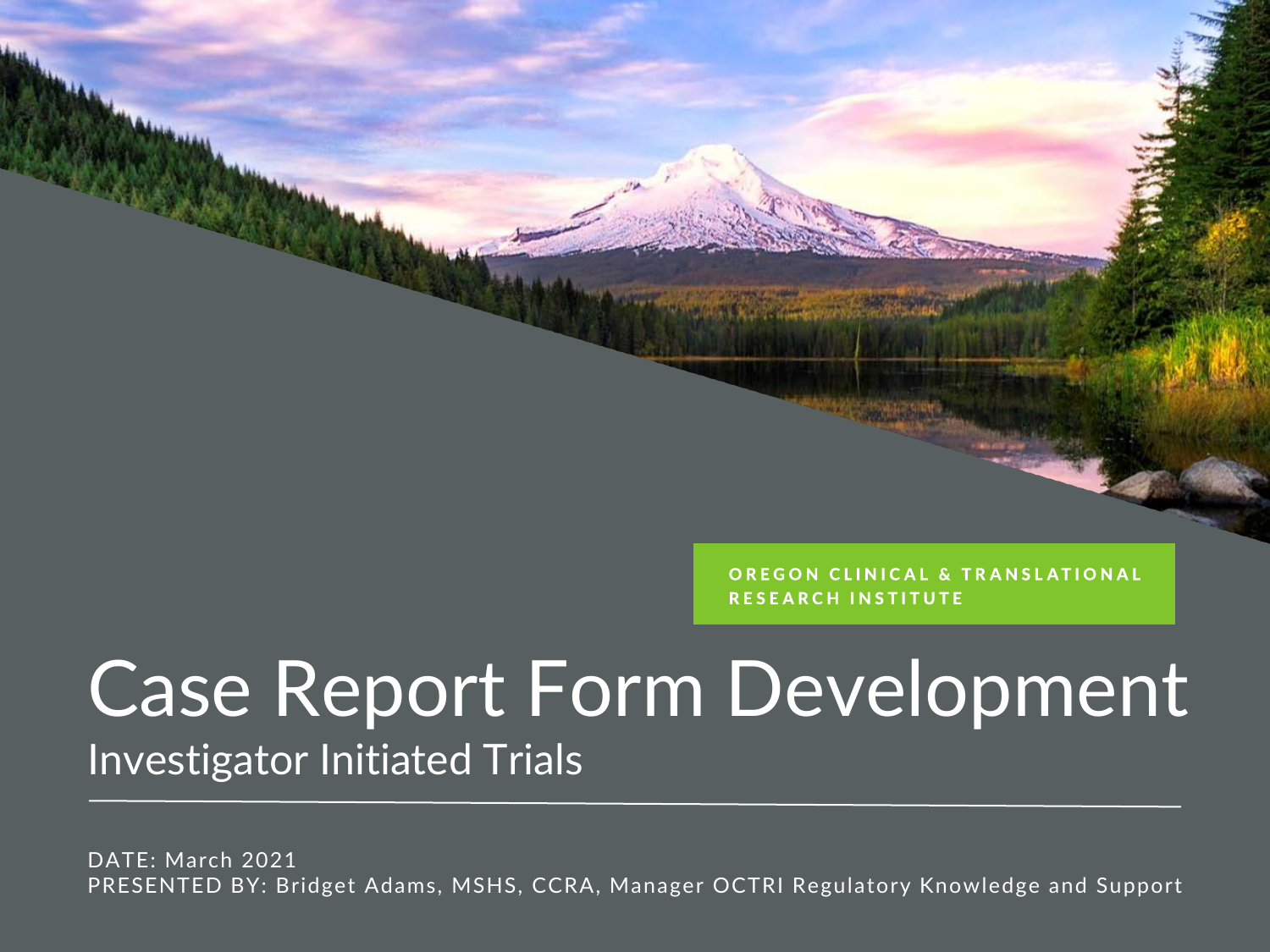## Case Report Forms

- CRF Jargon
- CRF Purpose and Standards
- CRF Content
- CRF Development Considerations
- CRF Instructions and Documentation

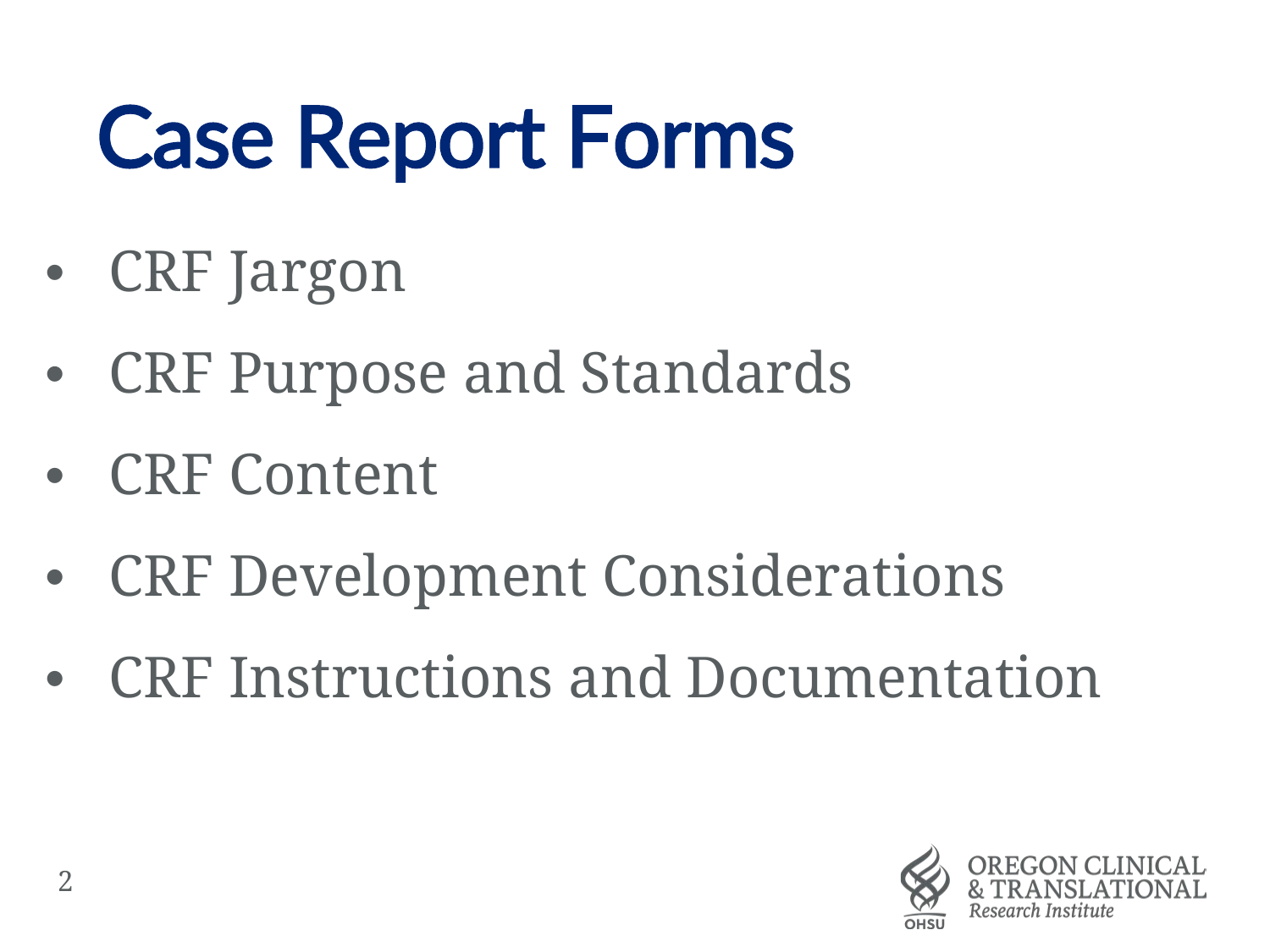### CRF Fundamentals



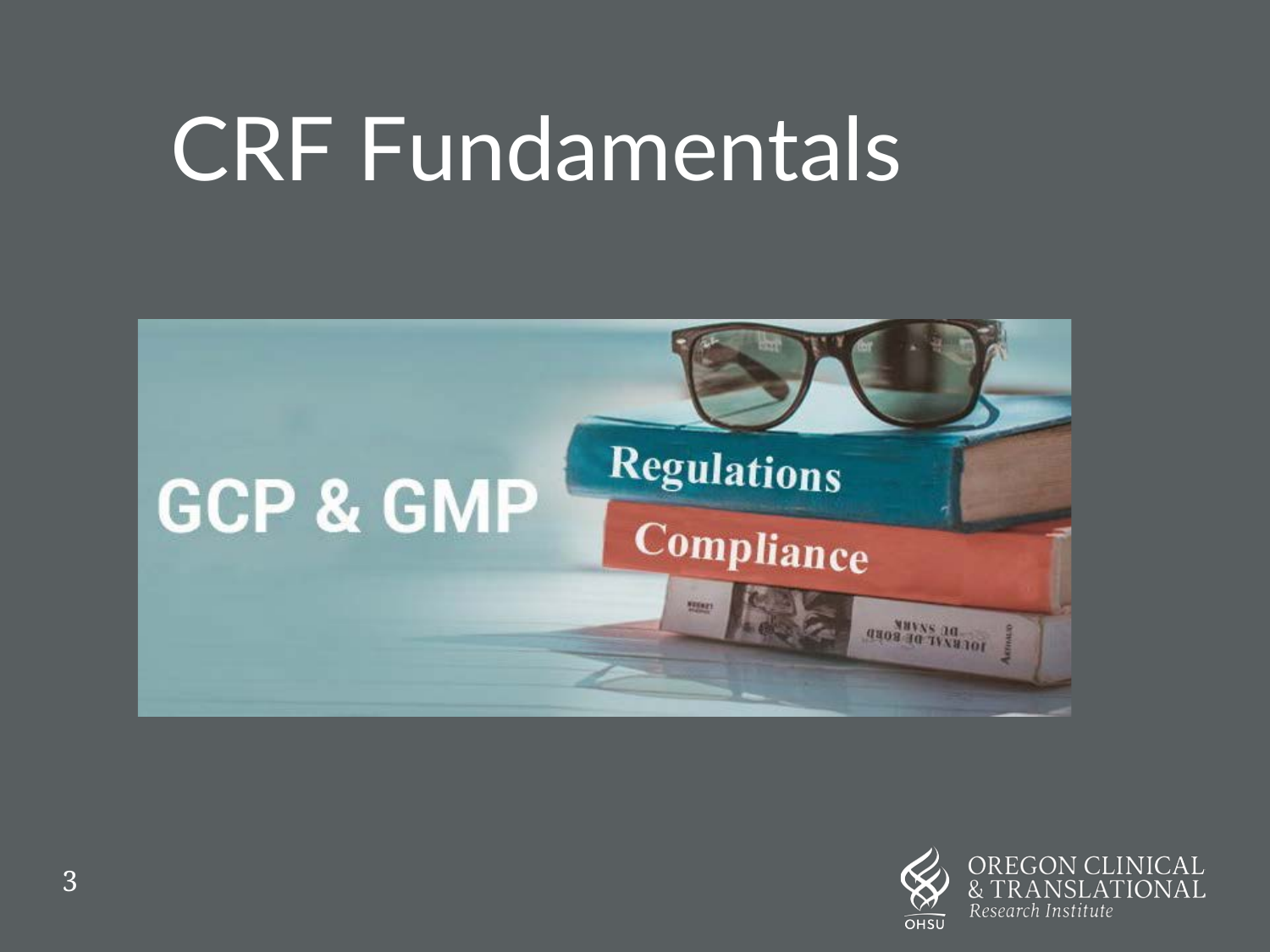### Jargon

- Case Report Form (CRF)
	- A set of standardized documents in which the study team records data collected in a clinical trial (may be electronic (EDC) or paper forms)
- Electronic Data Capture (EDC)
	- Computer hardware/software that create, modify, maintain, archive, retrieve, or transmit study data in digital form
- Source Data/Documents
	- Original documents (or certified copies) of relevant clinical findings, observations, or other activities collected during the study
	- The first place information is documented

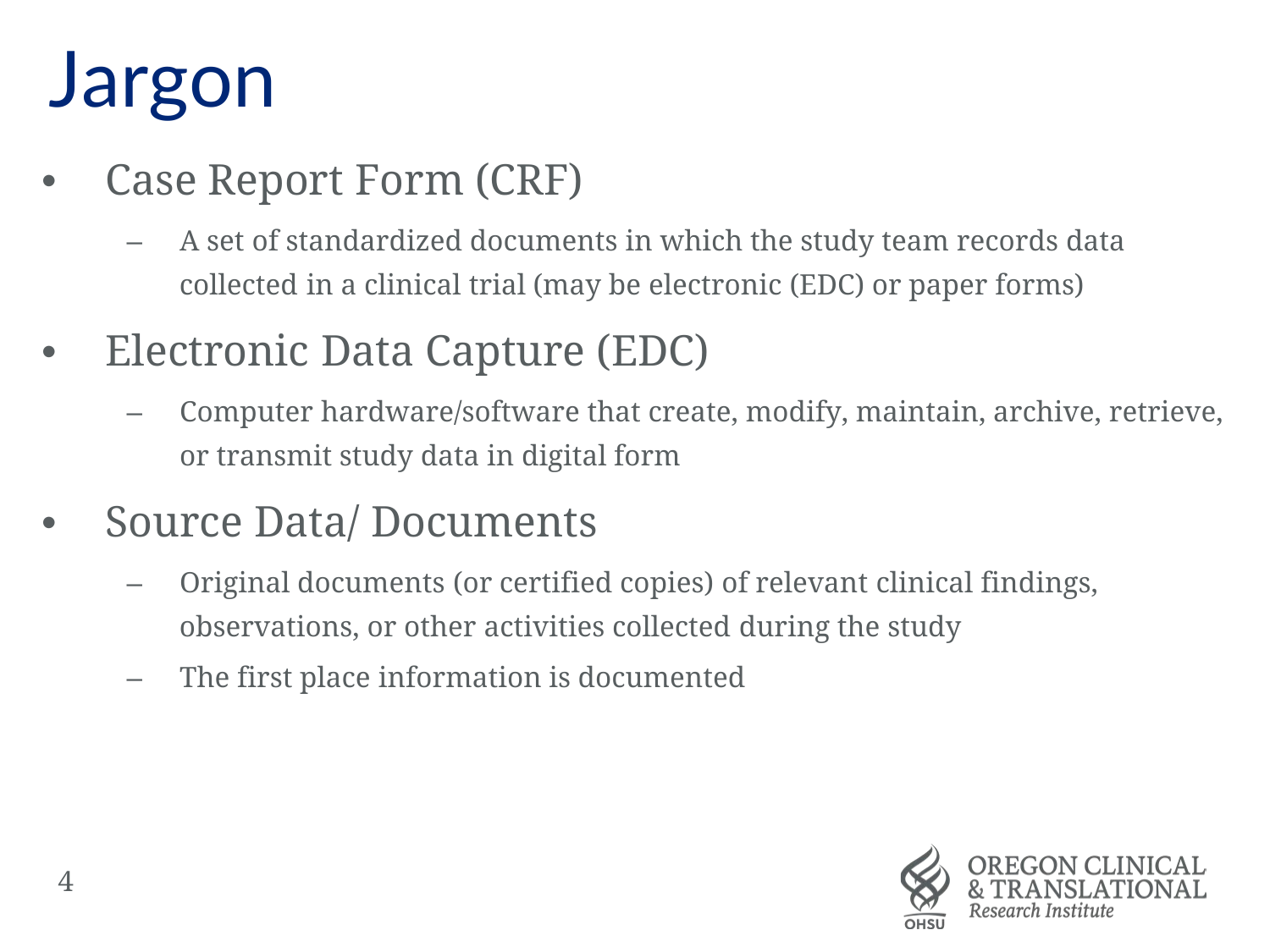## Purpose of CRFs

- "Adequate Case Histories" must include records of clinical findings, observations, and other activities that occurred during a clinical trial necessary for the reconstruction and evaluation of the data
	- Source documents
	- Case Report Forms (CRFs)
	- Consent forms
- Standardize data collection
- Preserving and maintaining quality and integrity of data
- Enable study (with source docs) to be reconstructable
- Demonstrate compliance with the study protocol

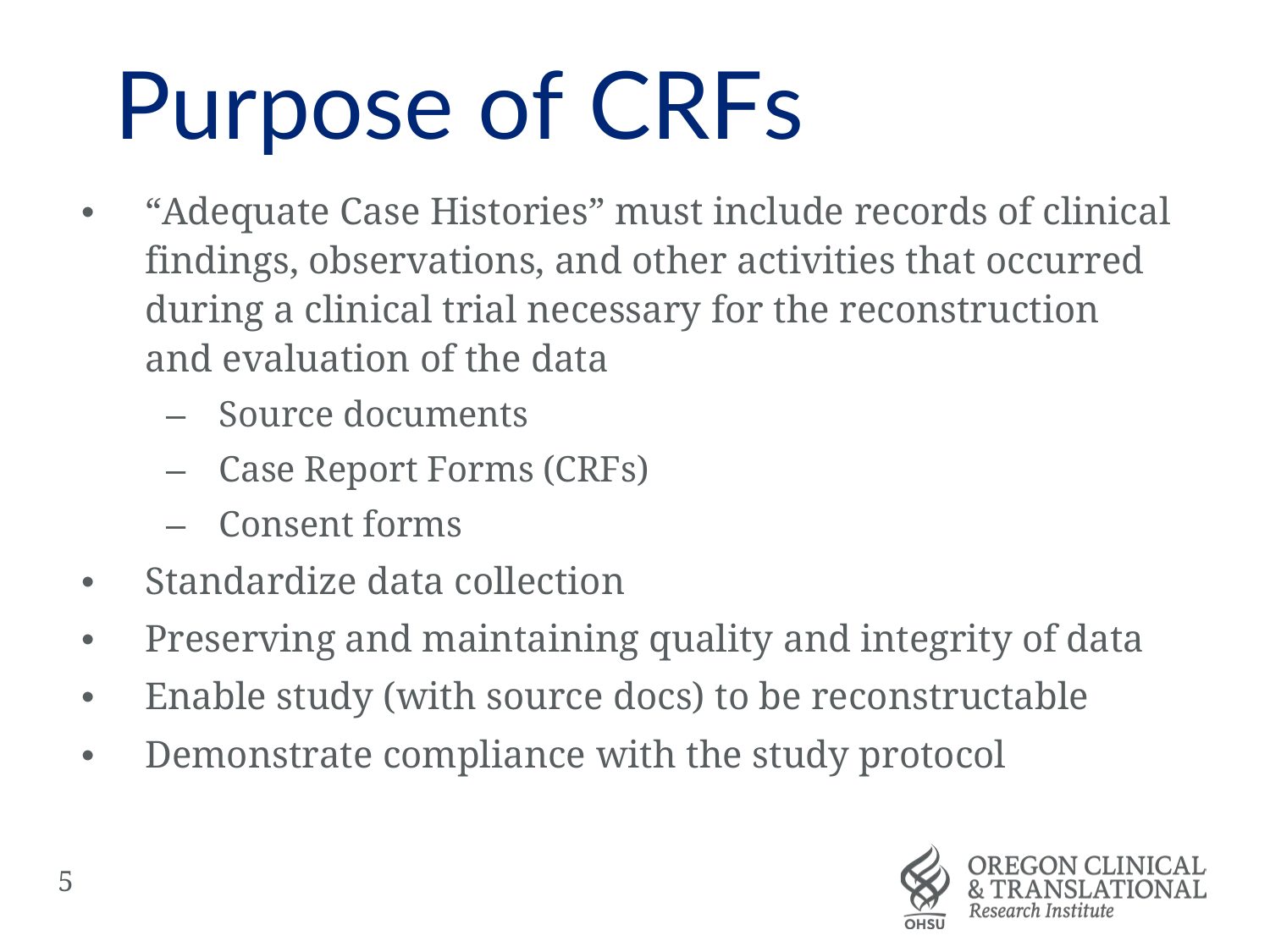# GCP Quality Standards

**Source Documents** 





- A Attributable
- L Legible
- C Contemporaneous
- O Original
- A Accurate
- C Complete
- C Consistent
- E Enduring
- A Available when needed

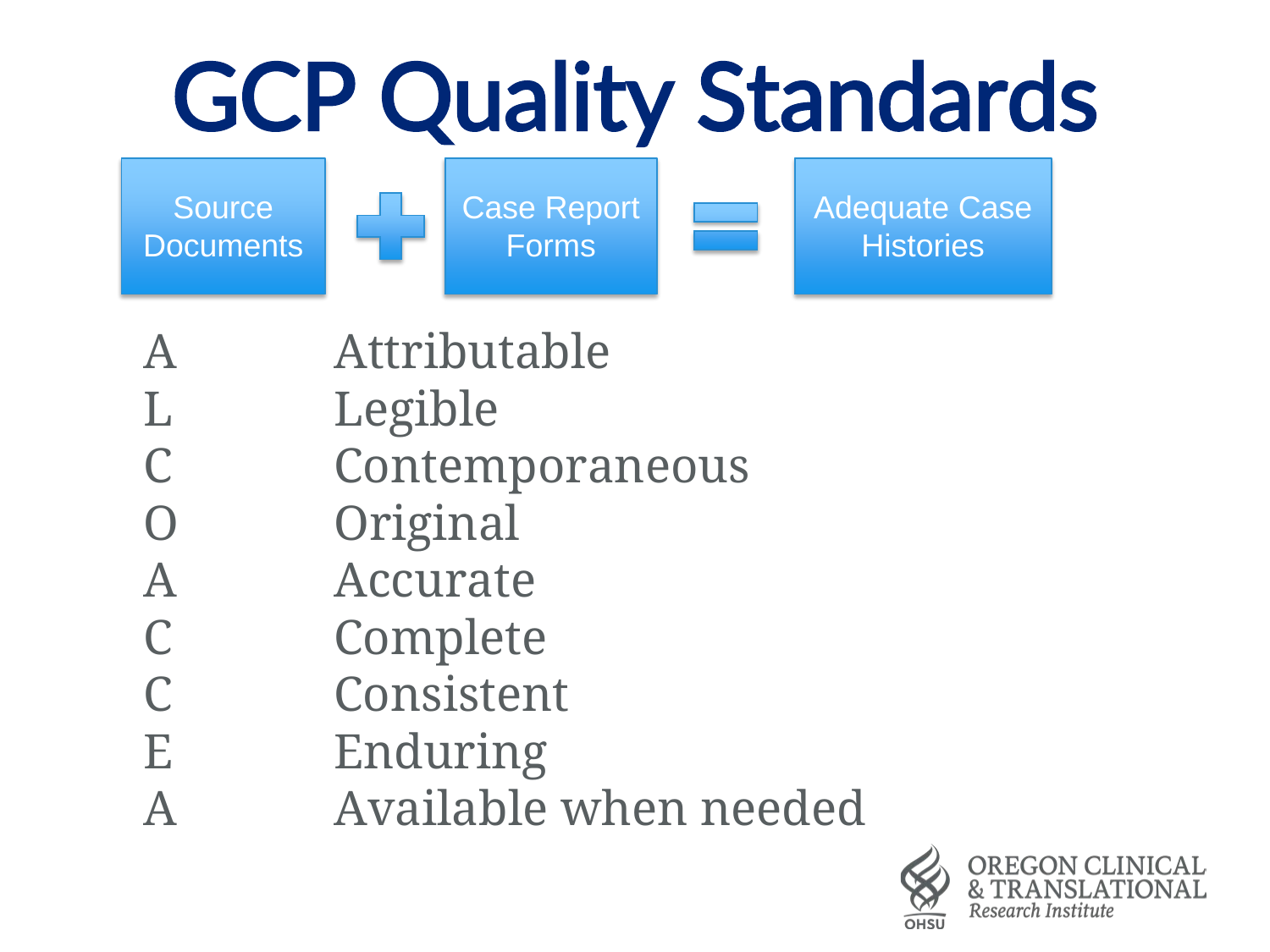# When to Develop CRFs?

- BEST!
	- In parallel with protocol development and report specifications
	- Prevents protocol modifications
- BAD after you have started study enrollment

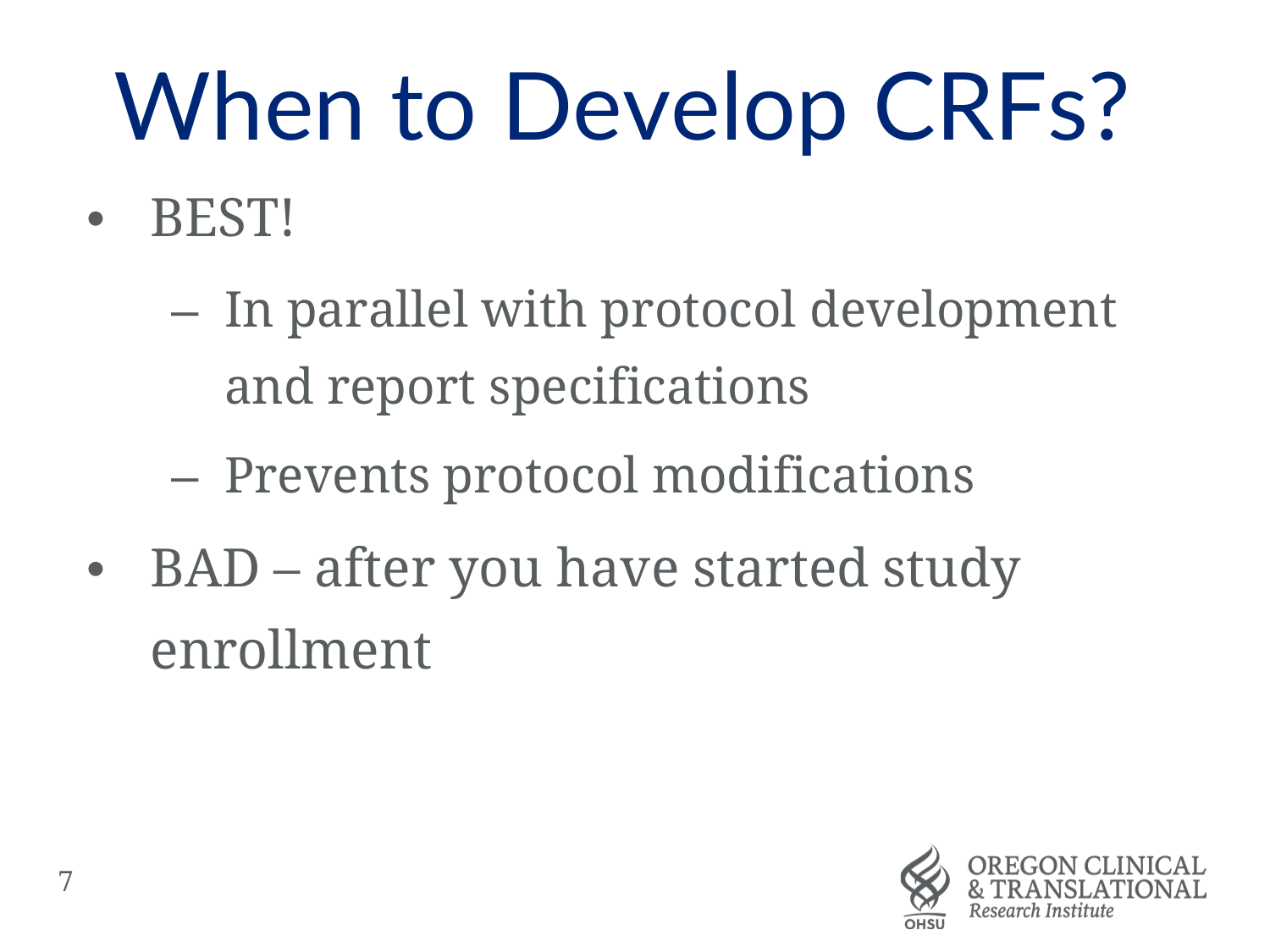### CRF Content

- Review protocol to determine:
	- What data is needed to meet study objectives
	- Statistical Plan
	- Eligibility Criteria
	- Relevant patient groups/arms
	- Schedule of events
	- Collaborators/multicenter?
	- Do you need Surveys/Diaries
		- Standardized surveys or create your own

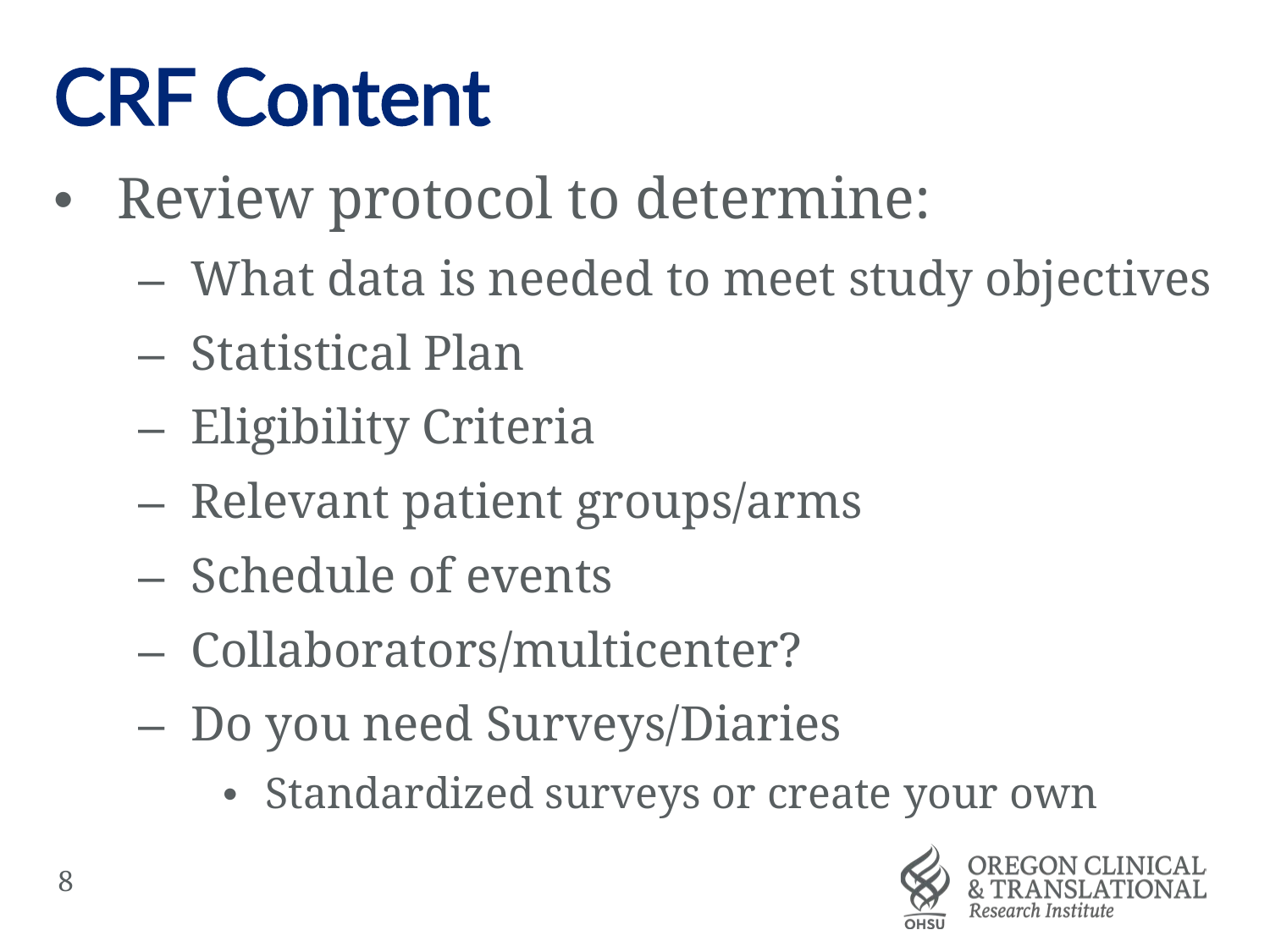### Map out your CRFs

- Use the protocol visit schedule to help
- **Common forms for many studies:** 
	- Demographics
	- Medical History
		- Make it detailed so you document baseline
	- Medications, AEs and Protocol Deviations forms
	- Serious Adverse Event form
- **Study Specific forms:**
	- Screening procedures
		- Verify inclusion/exclusion criteria
	- Visits (are they the same or different?)
	- Final visit/early termination visit?
	- Other repeating research events

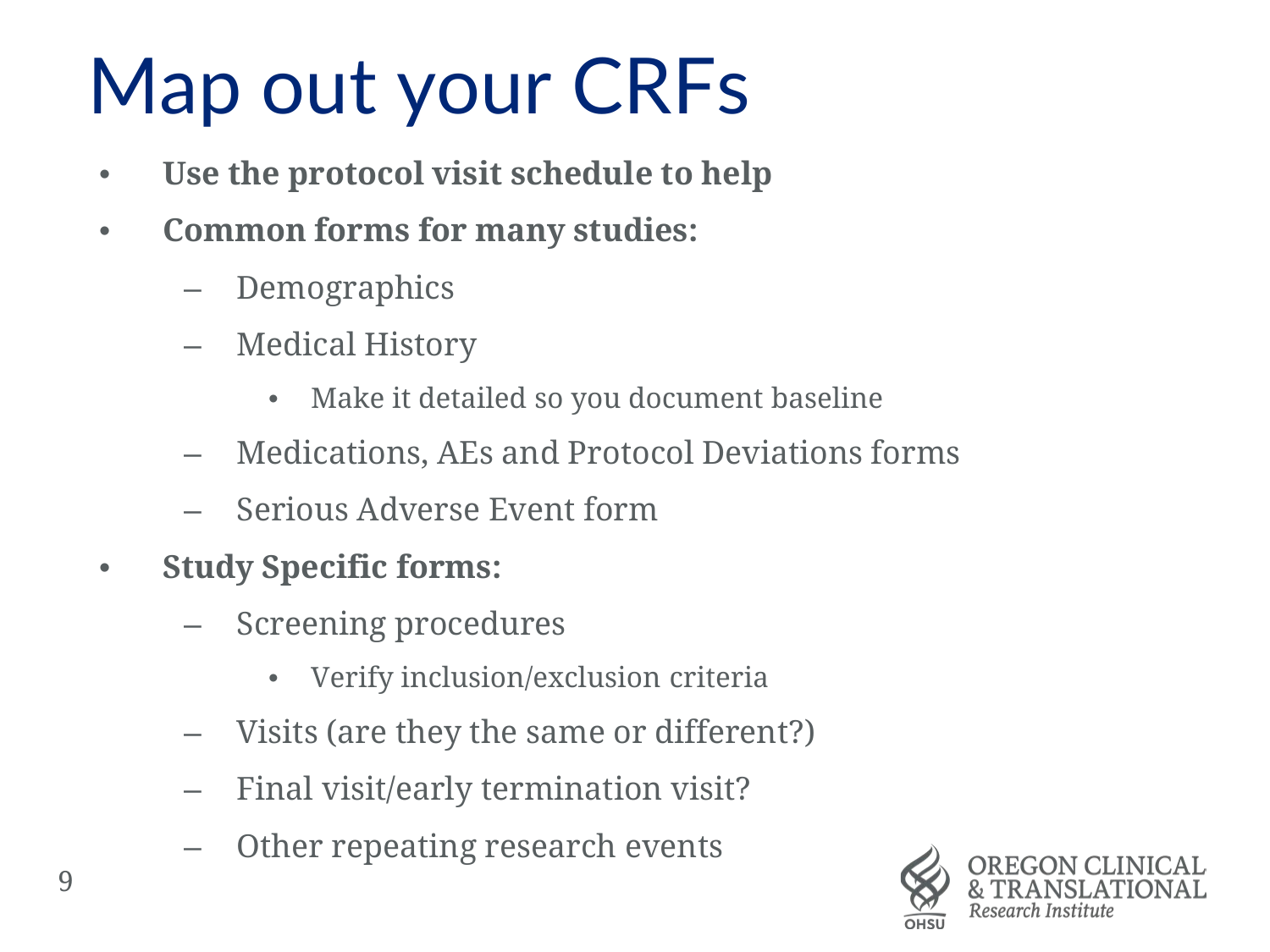### What to include in CRFs

- Collect all data outlined in the protocol
	- Don't forget screen failures and controls
- Collect data to fulfill funder requirements
	- Sex, Race, Ethnicity (NIH Patient Level Data Reporting)
- Is the data going into a repository?
	- Is there a standard data format?
- Only collect what you have IRB approval to collect
	- Do the CRFs match the protocol?
	- Is identifiable information recorded on the CRF consistent with the Consent/HIPAA Waiver of Authorization?

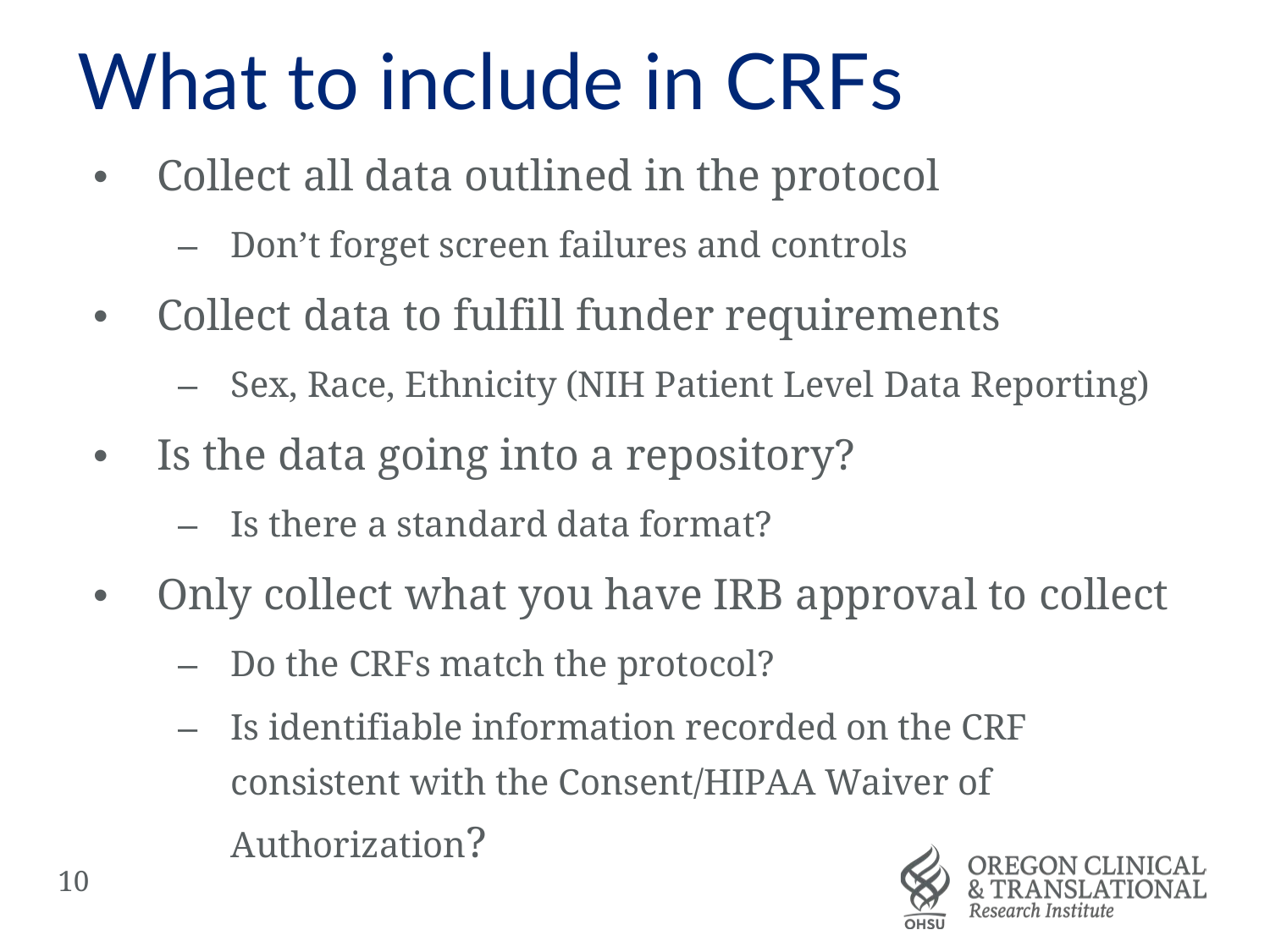### What not to include in CRFs

- Don't record extraneous information on the CFR
	- Just more to monitor
	- More to clean
	- More to enter (if paper)
	- May be little to no benefit for the effort

**Example Pacemaker study:**

**NYHC (select one)**

|  | ٠ |  |
|--|---|--|
|  |   |  |

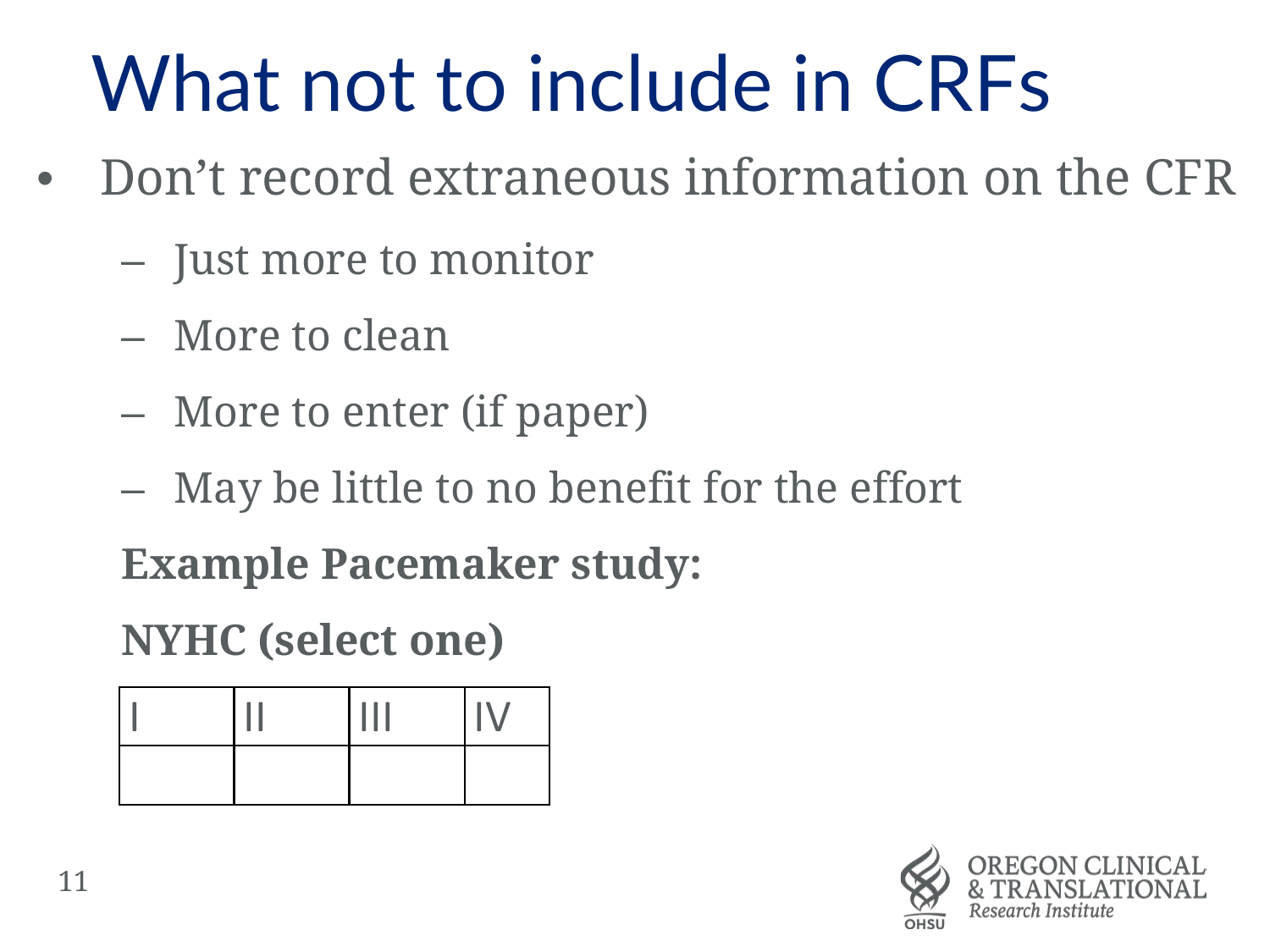## Paper vs EDC





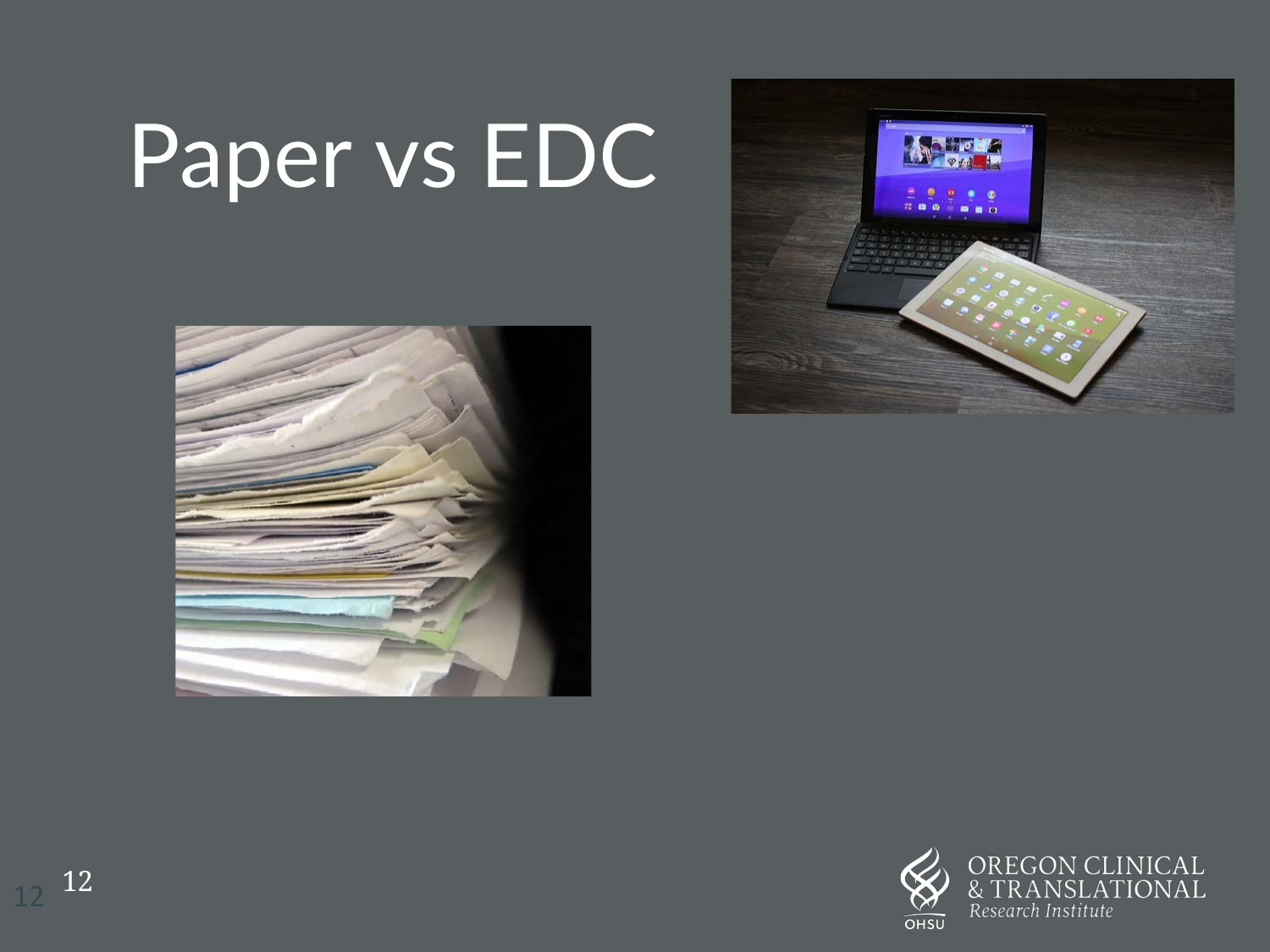#### Paper Case Report Forms Process

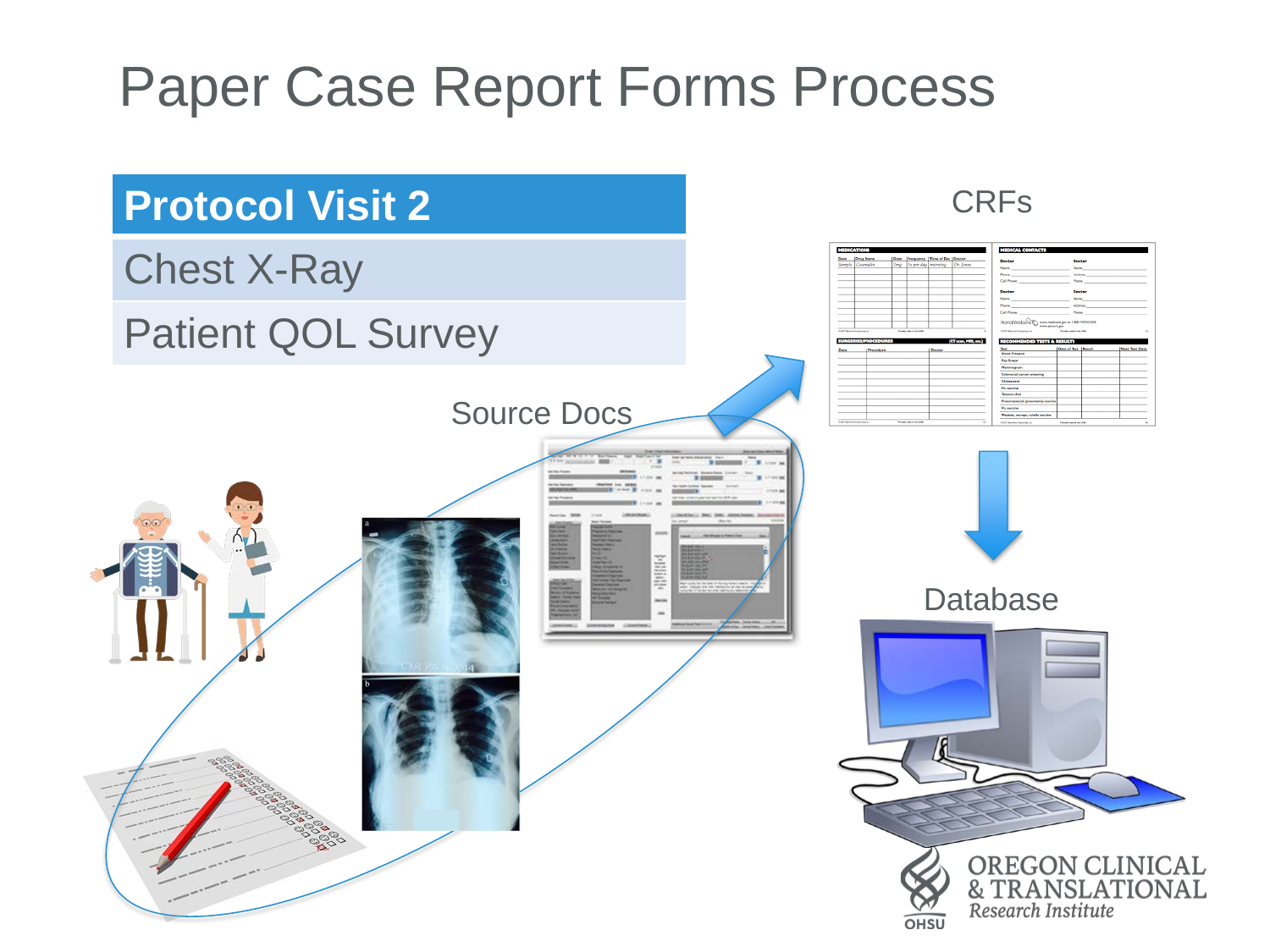#### Electronic Case Report Forms Process

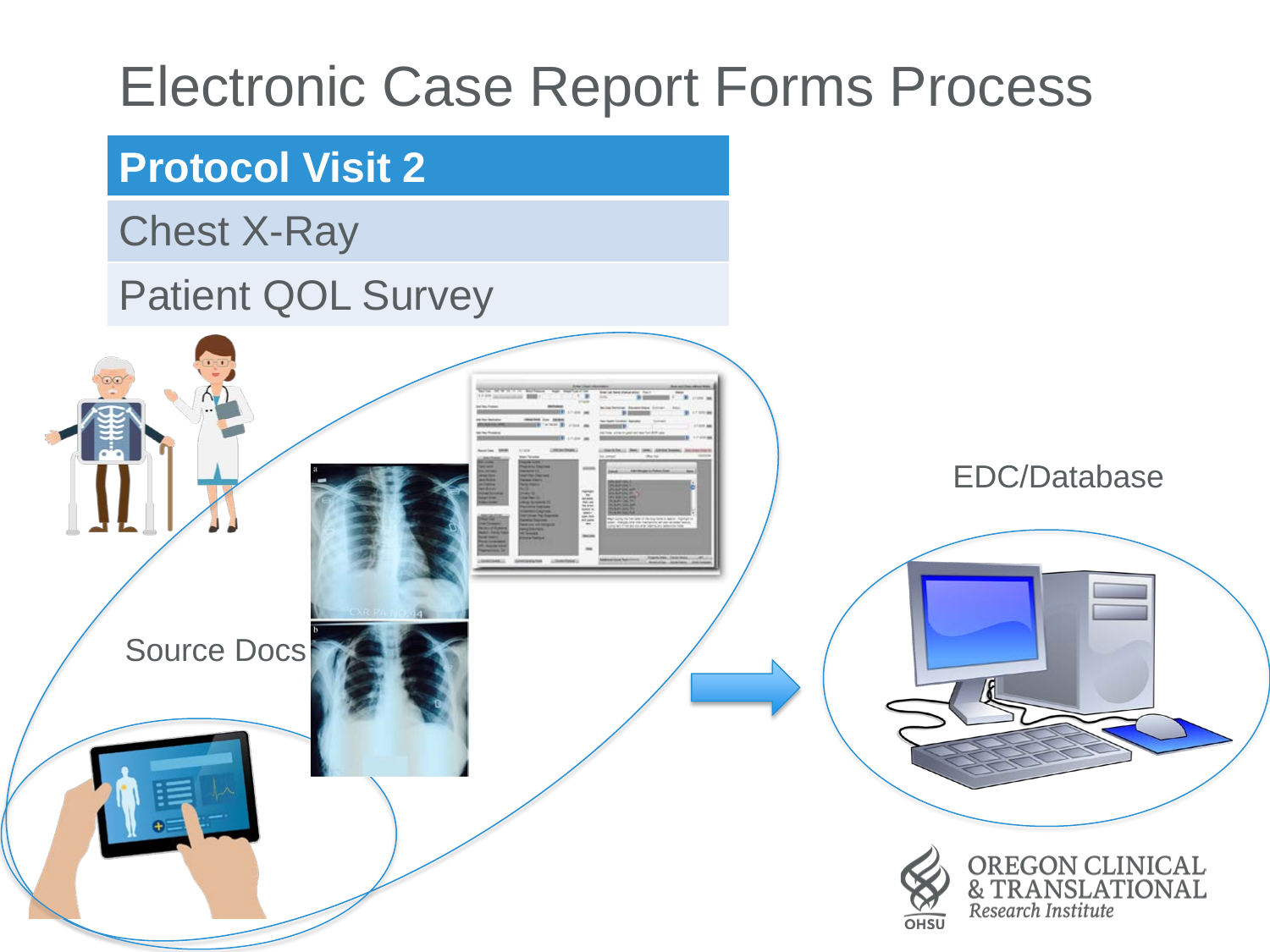### When CRF is the Source Document

- Protocol should specify when CRF is the source
- Should be able to verify who completed the form
	- unless anonymous
- If other source docs are available they are still subject to inspection by FDA

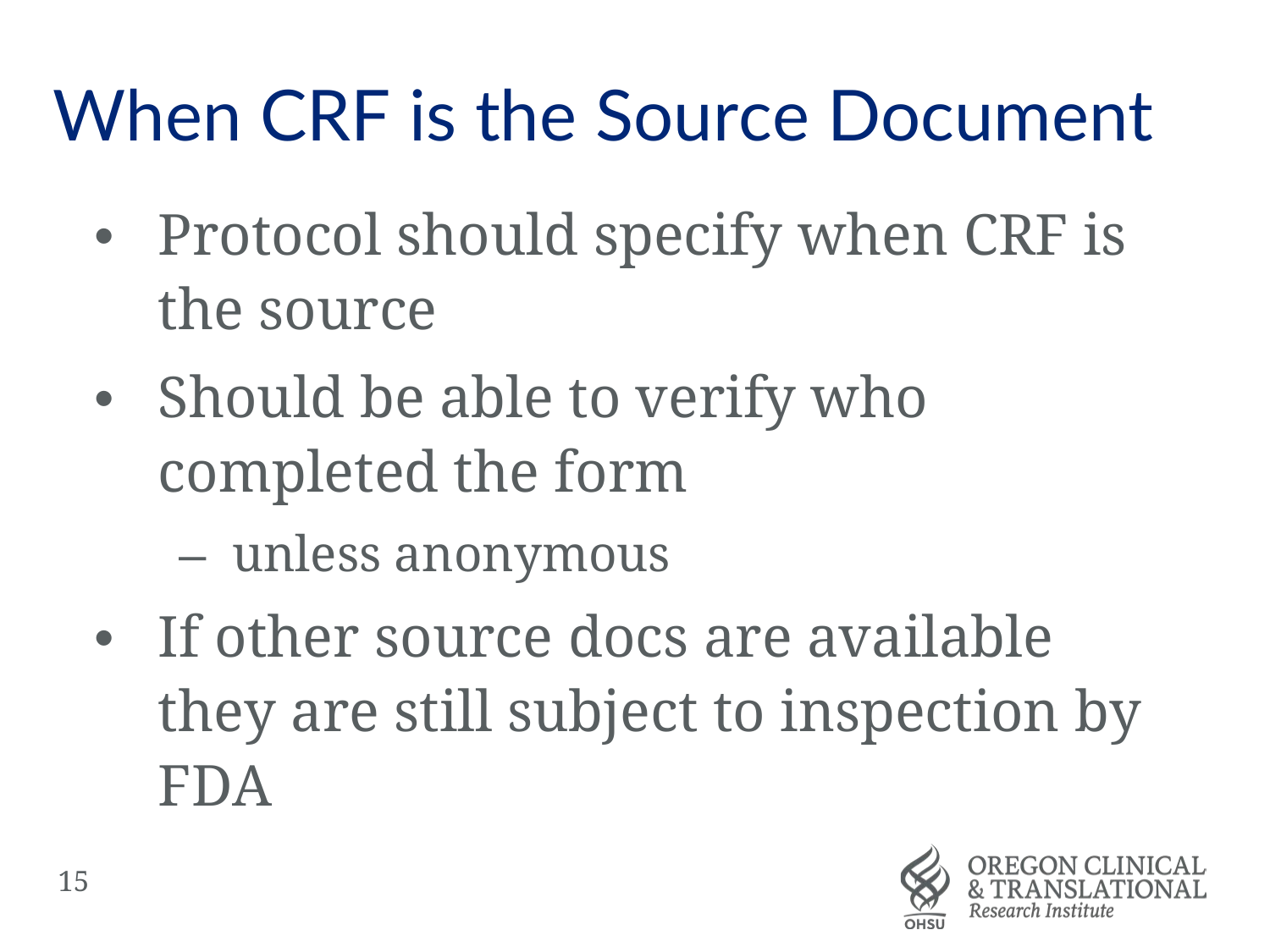## Paper or Electronic

| <b>Data Activities</b>      | <b>Paper</b> | <b>Electronic</b> |
|-----------------------------|--------------|-------------------|
| <b>Data Entry</b>           | Slower       | <b>Faster</b>     |
| <b>Chances of Errors</b>    | <b>More</b>  | Less              |
| <b>Query Resolution</b>     | Slower       | <b>Faster</b>     |
| <b>Time to analyze data</b> | Slower       | Faster            |
| <b>Access to data</b>       | <b>Worse</b> | <b>Better</b>     |

#### **Other considerations :**

- Size of study
- Phase of study (feasibility vs pivotal trial)
- Regulations (21 CFR Part 11)
- Language

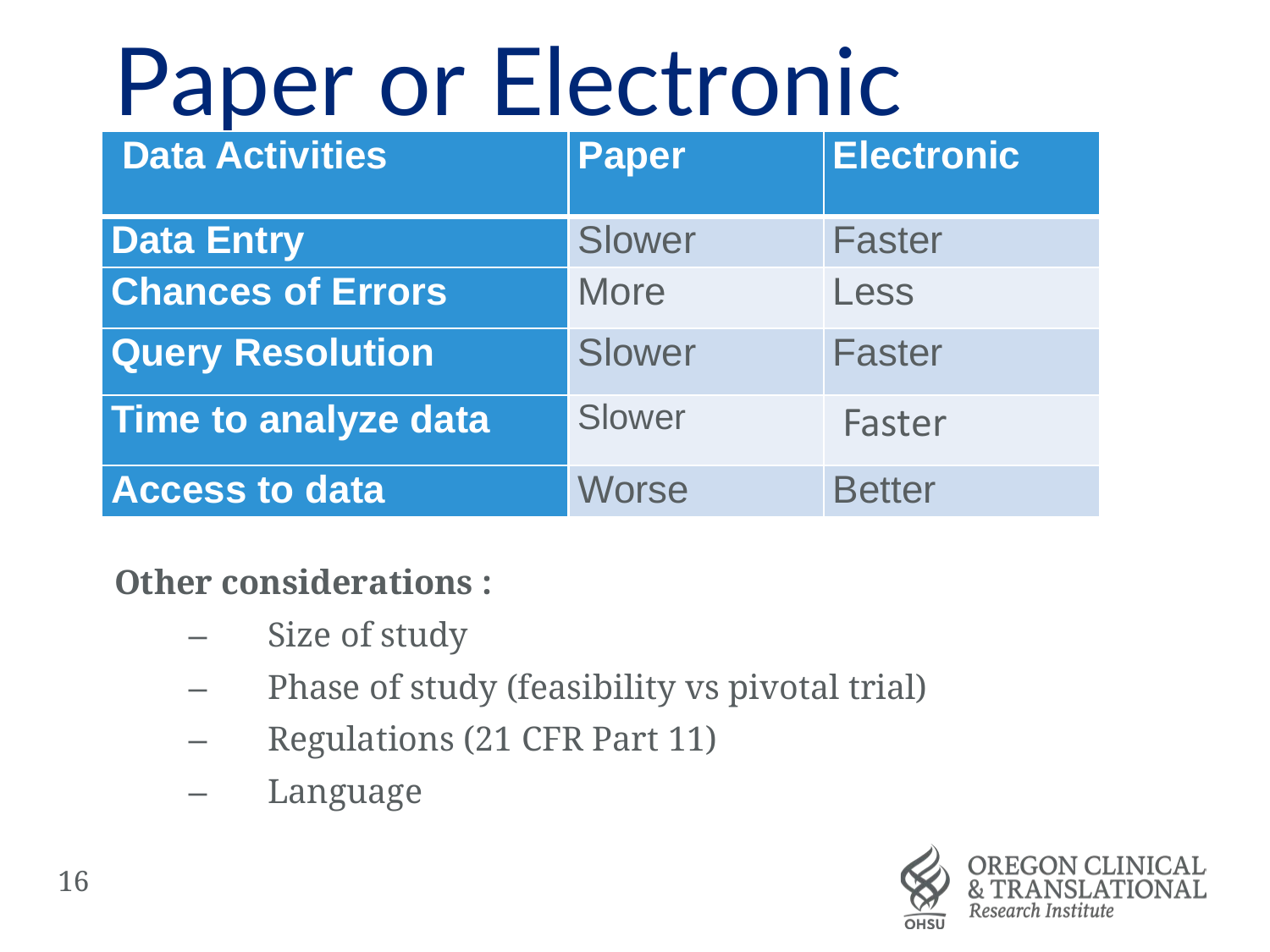CRF Design Considerations Always **Always** Always Consider the Source and the User

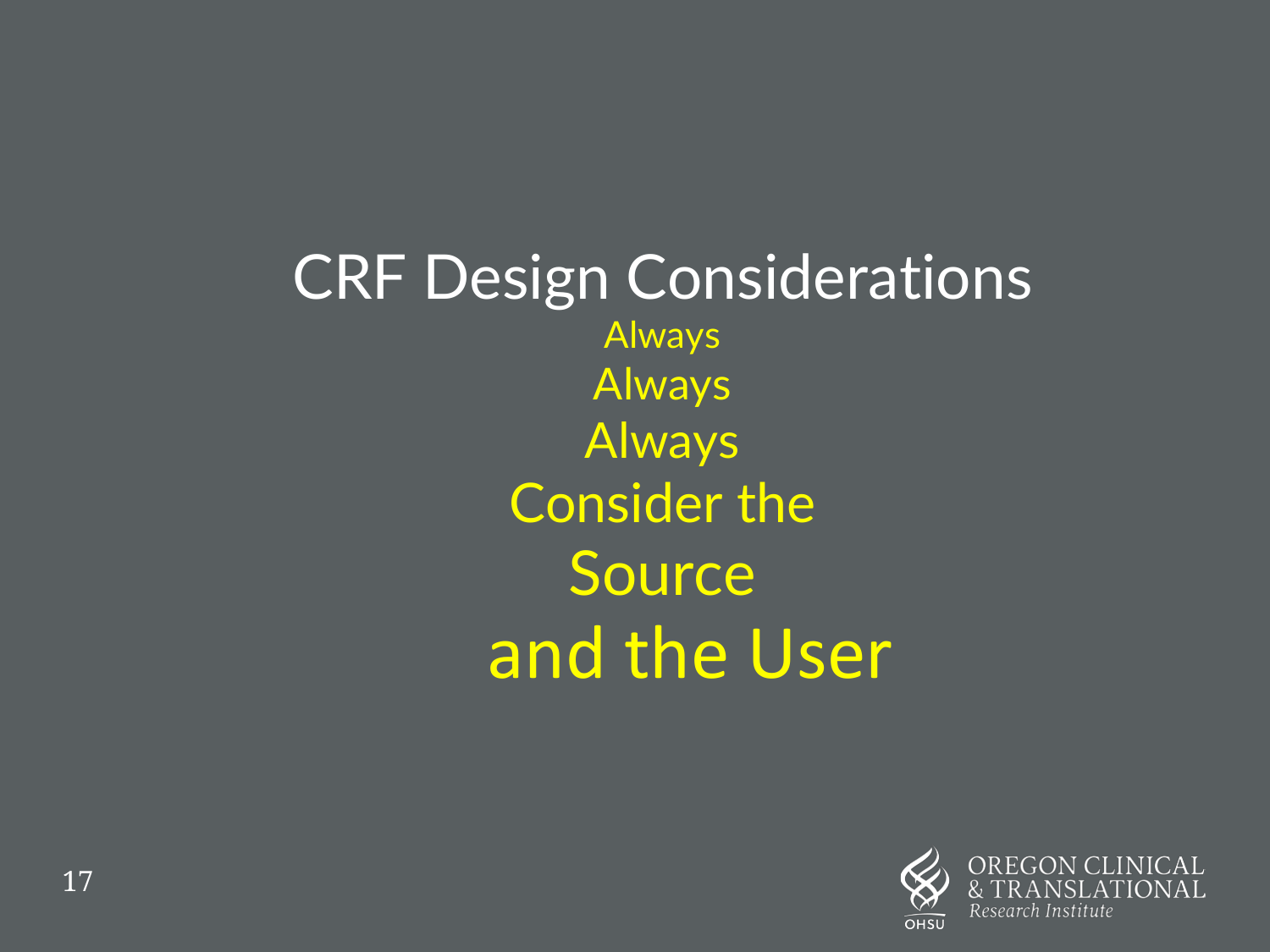## CRF Design Fundamentals

- Make CRFs easy to understand and user friendly
	- Facilitate transcription from source docs
		- Consider workflow (group all lab questions together)
	- Designed for all users
		- Investigators, coordinator, monitor, coder, statistician
- Unambiguous instructions
	- Should be next to the CRF field when possible
	- Good instructions reduce queries
- Visually uncluttered
- Avoid duplication
- Avoid open text fields when possible
- Don't collect what you don't need

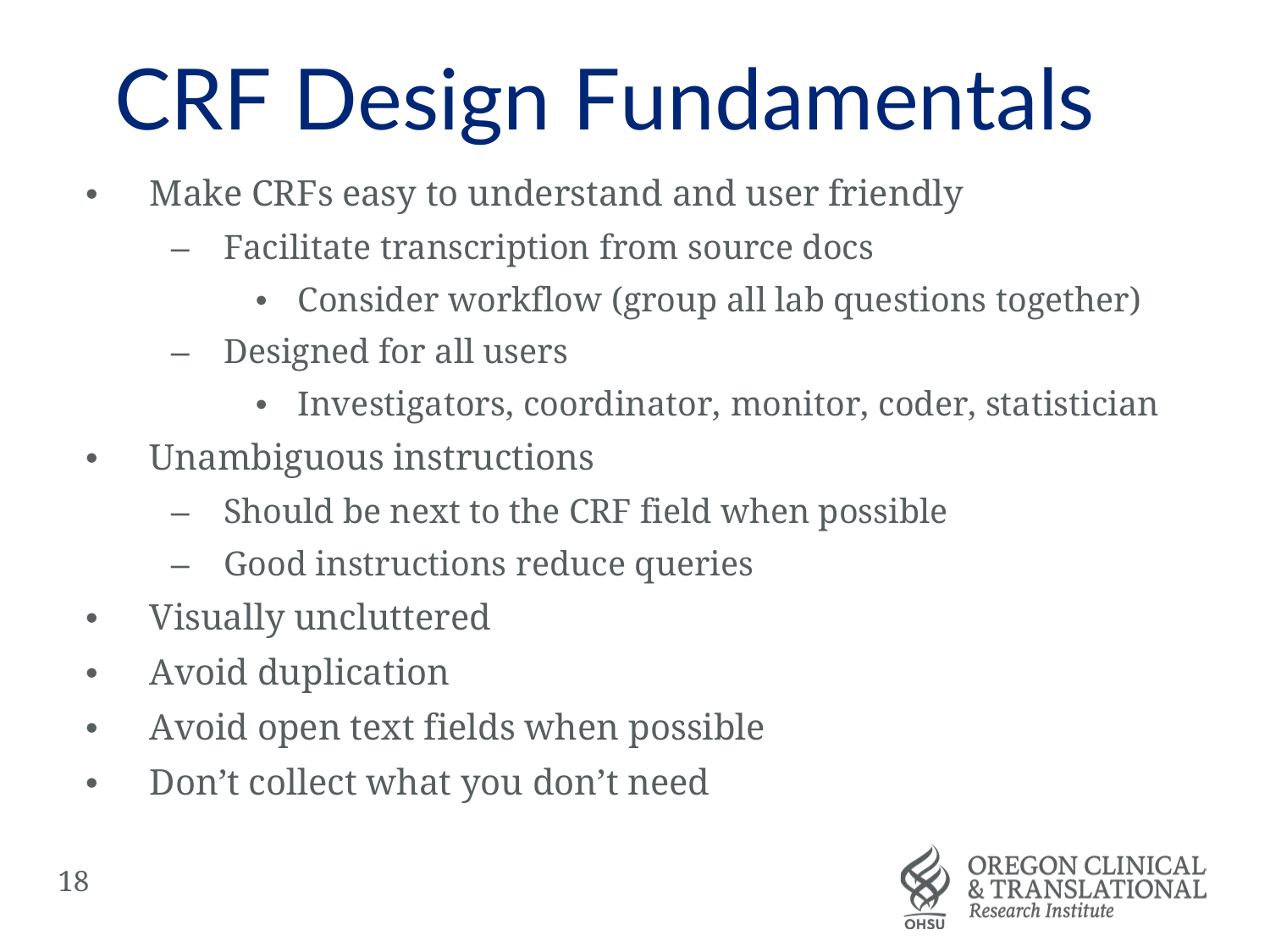## Defining CRF/EDC fields

**BAD**  Date the set of  $\overline{a}$ Time Weight \_\_\_\_\_\_\_\_\_\_\_\_\_

**GOOD** Date \_ \_/\_ \_/\_ \_ \_ \_ MM/DD/Y Y Y Y

TIPS:

Pick a format/unit of measure and use the same one on all forms

Use checkboxes instead of circling answers

Specify the # of decimals

 $Time$   $\_\;\_\;\_\;\_\;\_$ (24 hour clock)

Weight . (Kg)

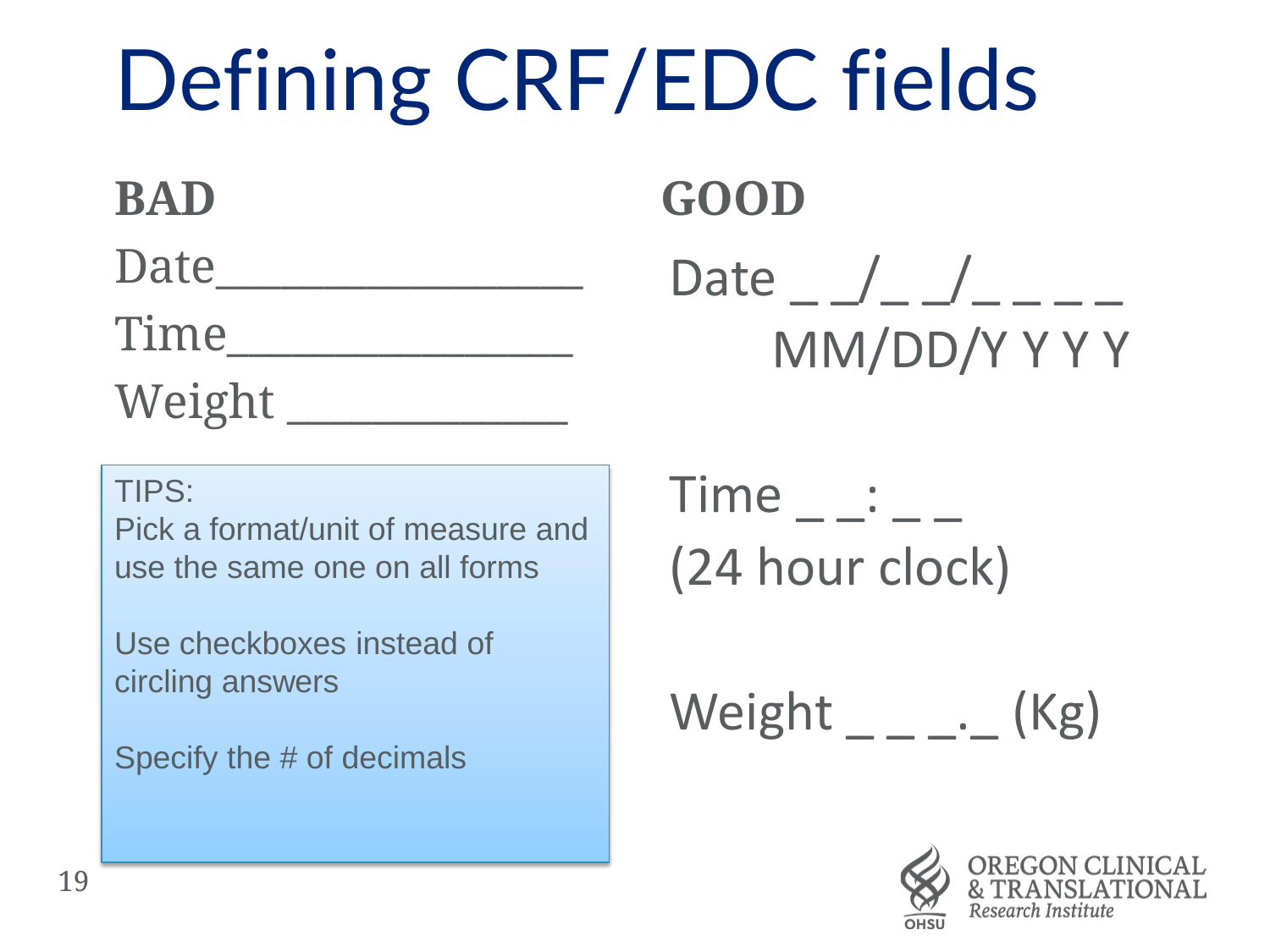# Missing Data

- CRFs should be designed to anticipate missing data
	- Include directions for missing data
- Paper CRFs
	- Indicate ND (not done), --, checkbox for missing
- EDC
	- Don't make fields required without providing a way for the user to indicate it wasn't done
- Missed visits
	- Do you want CRFs for missed/out of window visits?
- FDA Covid-19 Guidance
	- Large numbers of protocol deviations are expected
	- Need to be able to distinguish those related to Covid and which were not

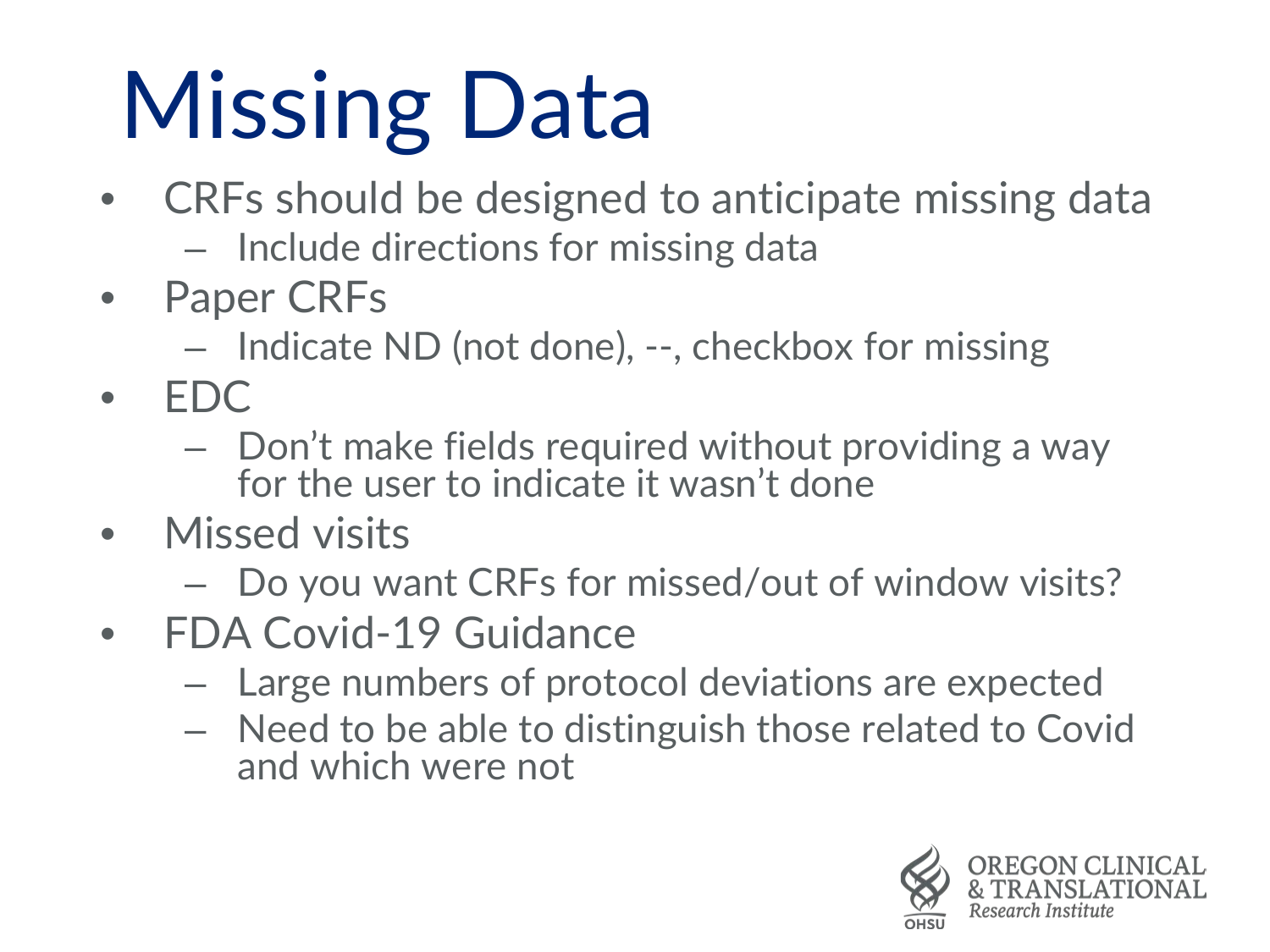## Multi-Center Trial CRFs

- When designing multicenter trial CRFs you need to account for site differences
	- SOC Timing of procedures
	- Local labs reference ranges and units of measure
	- Individual Investigator differences in assessments
	- Language

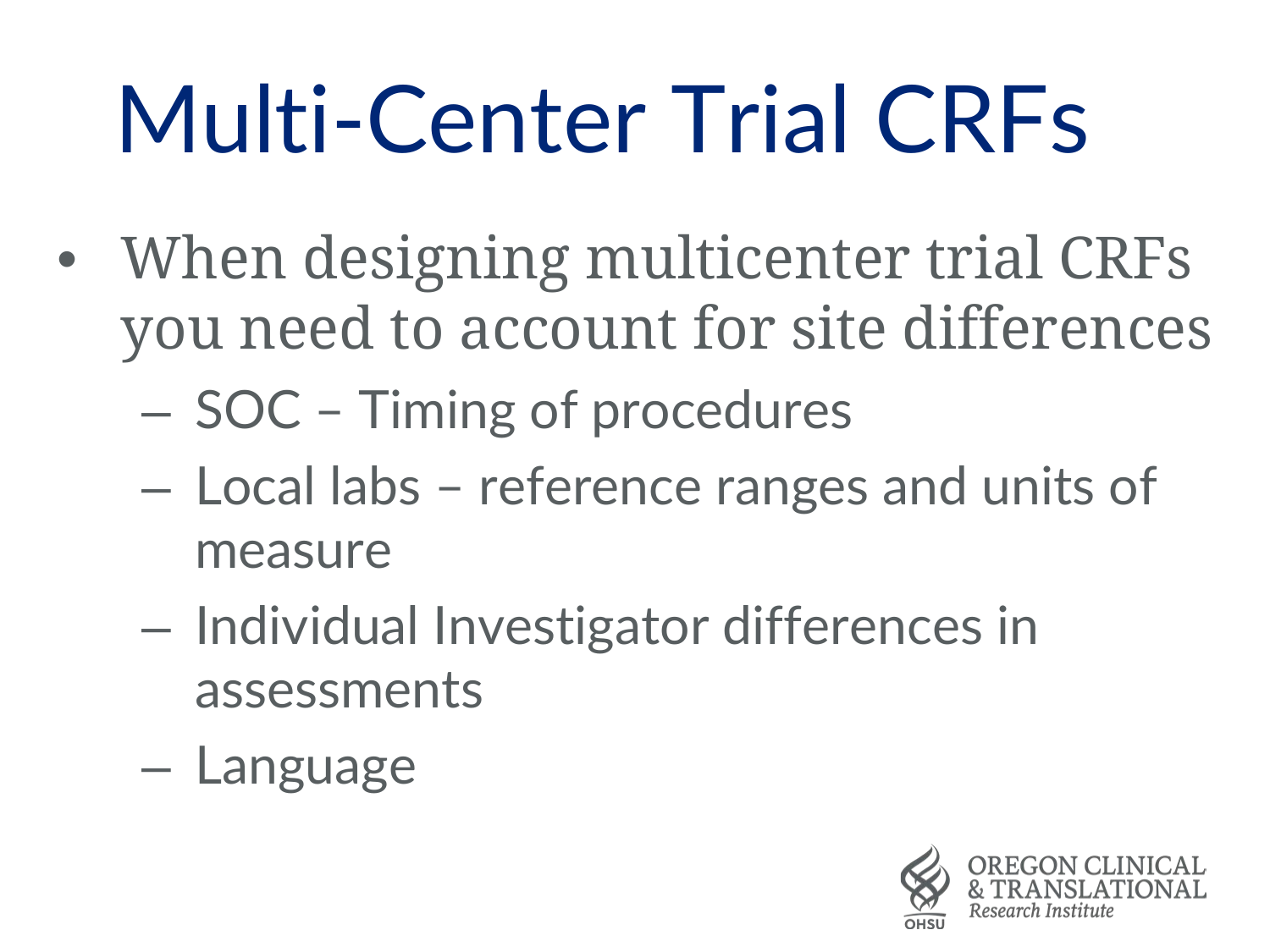### Concomitant Medications

- Visit CRF should include a prompt Did any changes in medication occur? The Yes No If yes, complete Con Med Form
- Provide pre-coded information units/route of administration/frequency (checkboxes)
- Drug names (generic or trade name)
- Prompt user to use the same indication as medical history/adverse event form
- Start/stop dates –same format as rest of CRF
	- Consider flagging medication started pre-study and on ongoing at end of study
	- Instructions for unknown dates

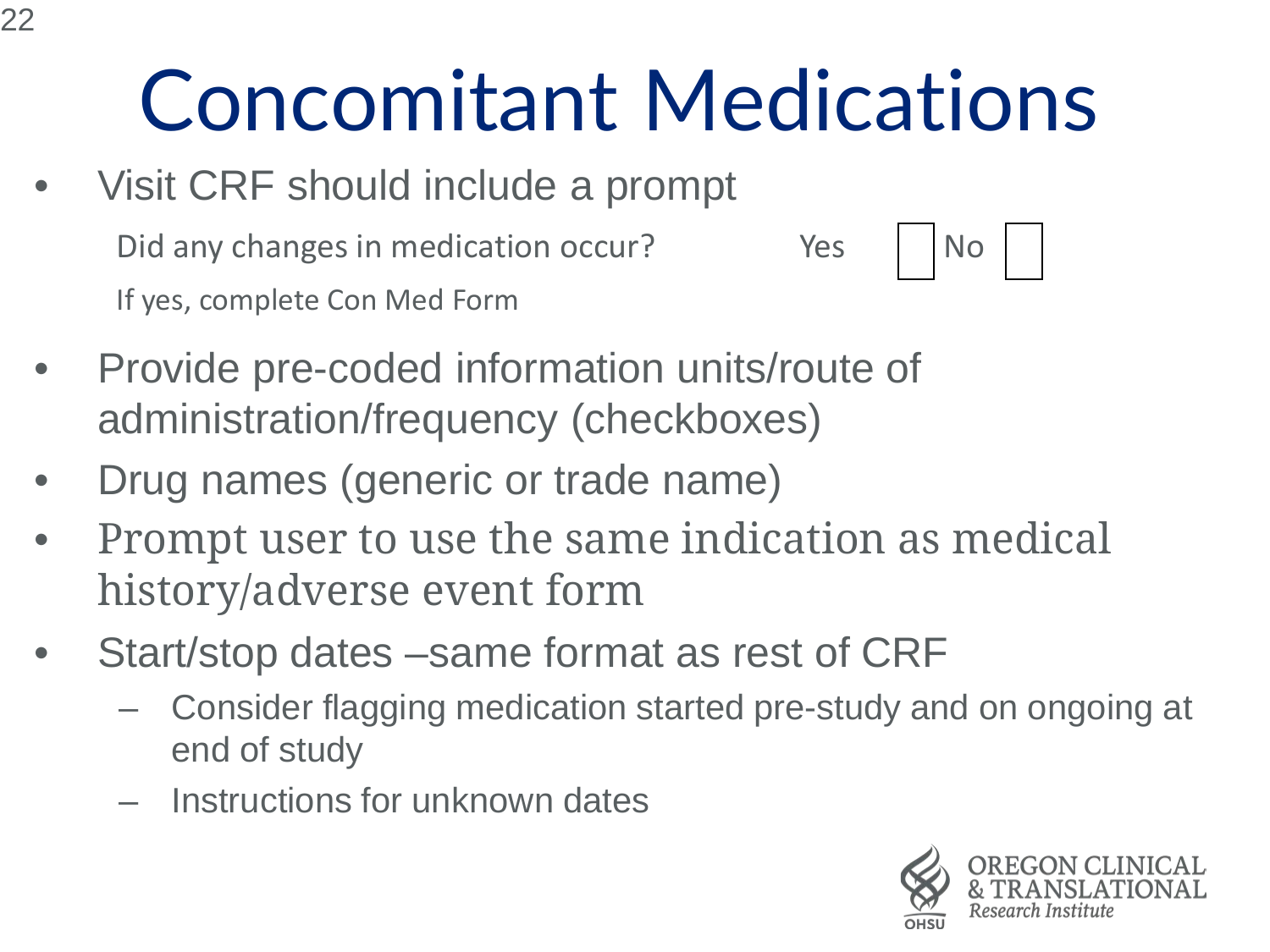### Adverse Event CRFs

- Collect preferred terms for analysis
	- Review the expected reporting format(s) FDA, IRB, then:
	- Select a medical dictionary (WHOART, MedDRA, etc.)
	- Select a severity grading criteria based on your disease/area of study
		- CTCAE, DAIDS, Toxicity Grading Scale for Healthy Adult and Adolescent Volunteers
	- Select a causality rating scale
- Provide clear instructions

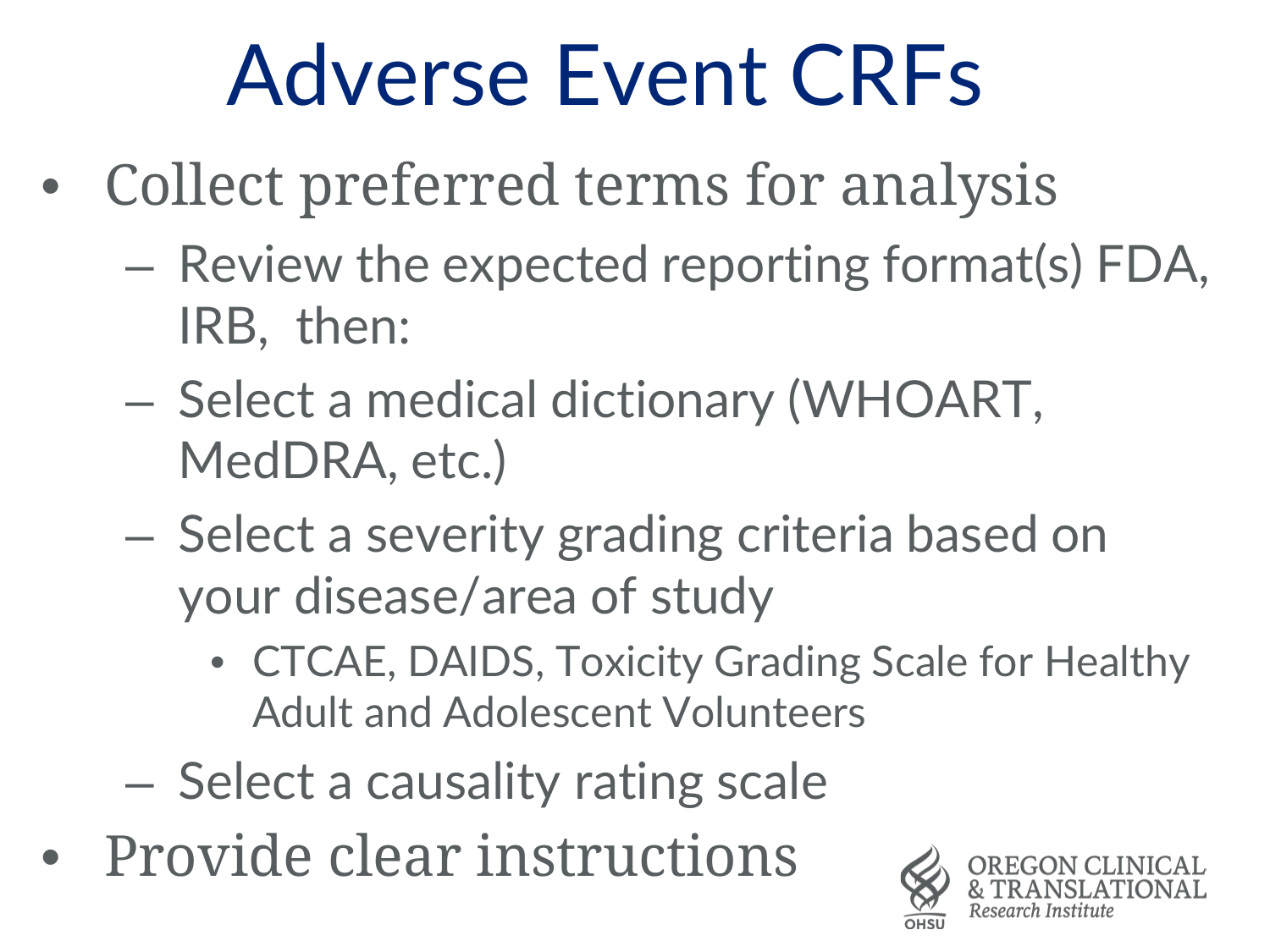## Serious Adverse Events

- Additional information is required and CRFs should be designed to aid collection
	- Is it a common event in the population under study?
	- Was it "treatment-emergent"?
	- Did it respond to de-challenge?
	- Did it recur on re-challenge?
	- Were there concomitant medications?
	- Were pertinent labs/other tests done?
	- Was there an obvious alternative cause?
	- Is it a study endpoint?
- Collect enough relevant information on CRF to allow for good quality narratives
- Use FDA form 3500/3500A as a guide

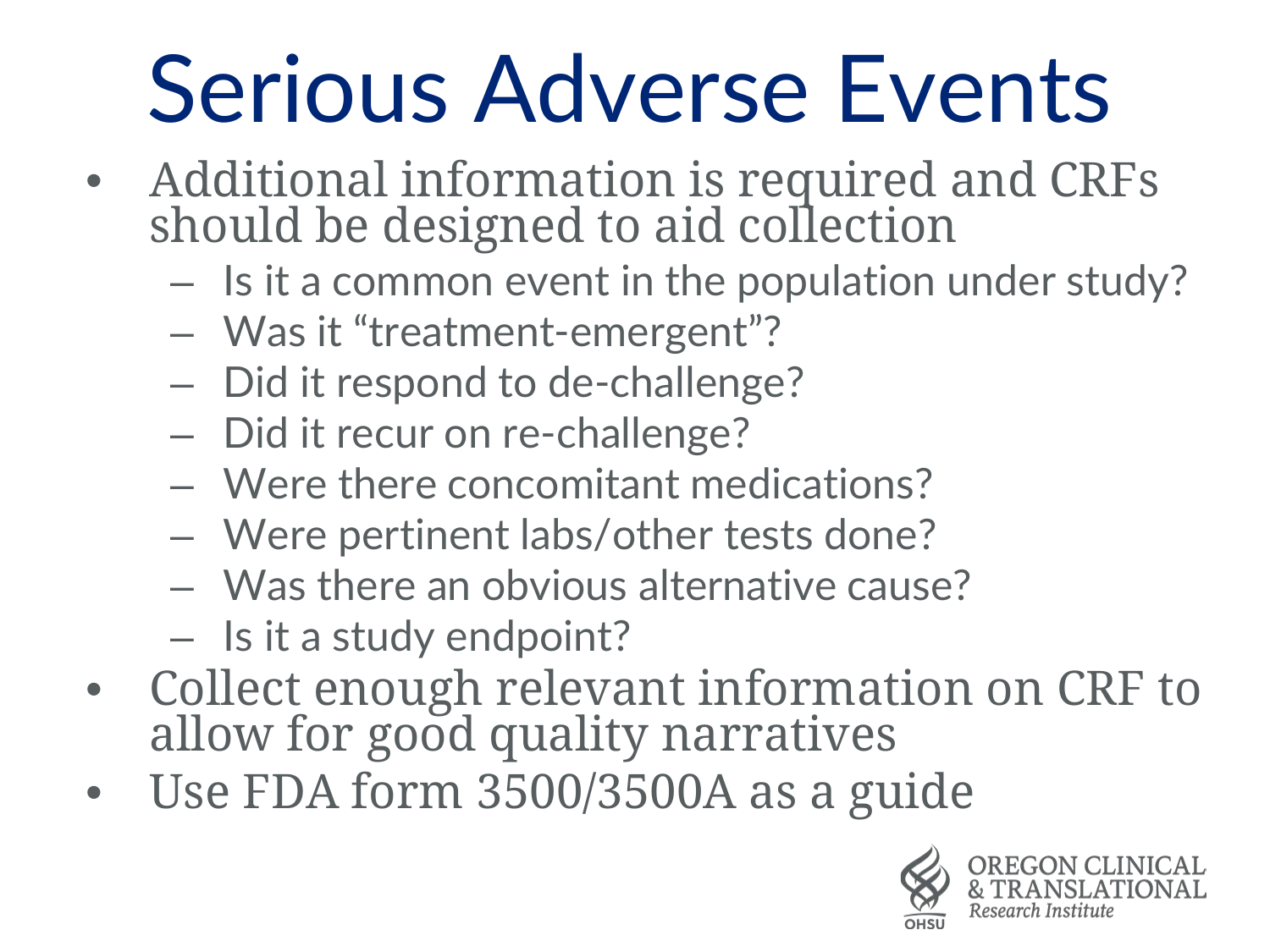# Who will you report to?

Look at the content of reporting requirements

- FDA (look at clinical report requirements and guidance for your drug class/device)
- DSMB (look at charter)
- IRB (consider RNI reporting)
- NIH (Participant Level Data Template)
	- Don't reinvent the wheel use standardized forms/questions when available/appropriate
	- Develop your report parameters along with your CRFs

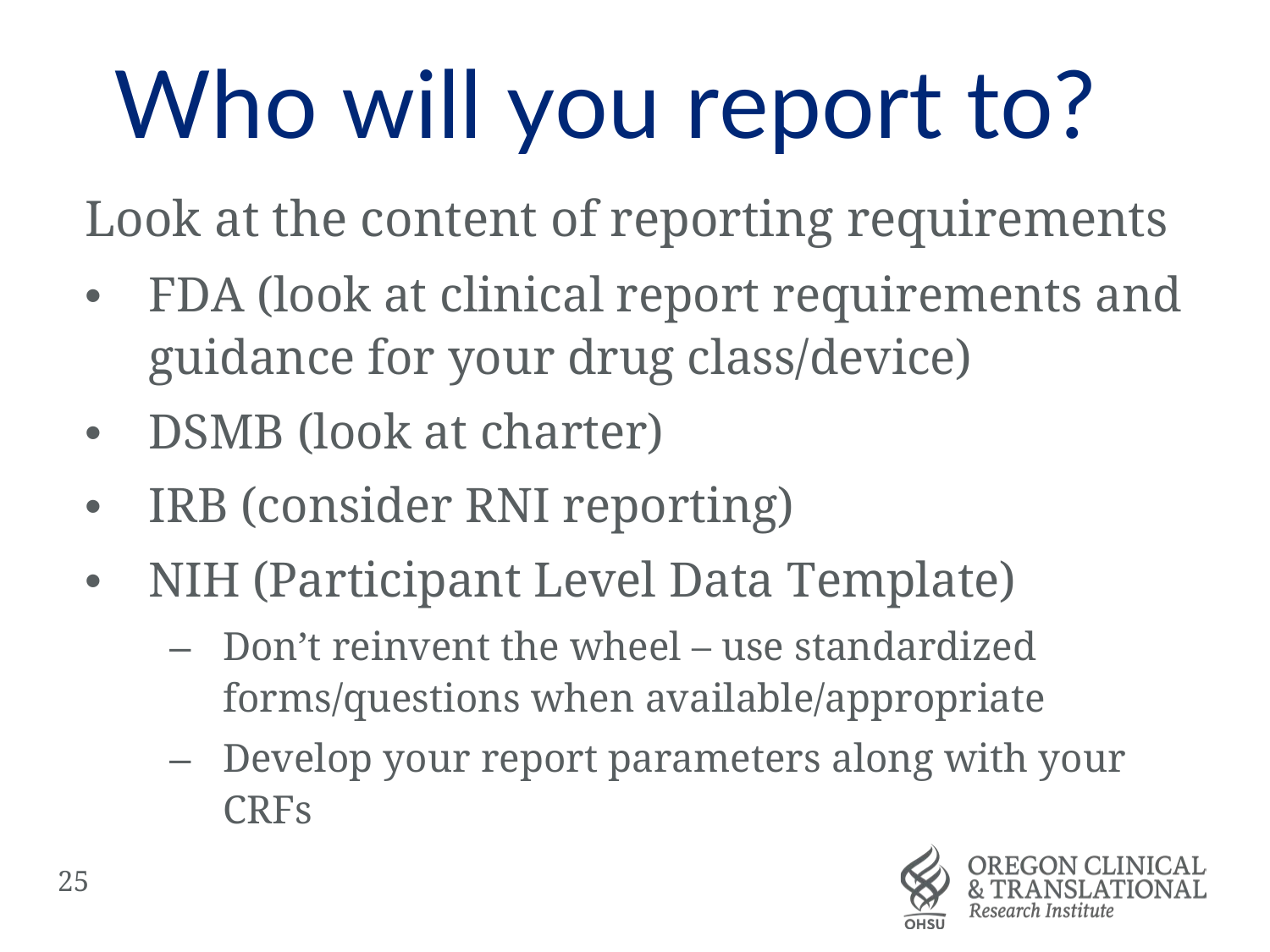## Test CRFs Before Use

- Do the questions mean what you think they mean?
- Are instructions clear?
- Ask:
	- Investigator
	- Coordinator/data entry staff
	- Statistician
	- Multi-center staff
	- Anyone who agrees to look at them
- EDC -Database testing and validation

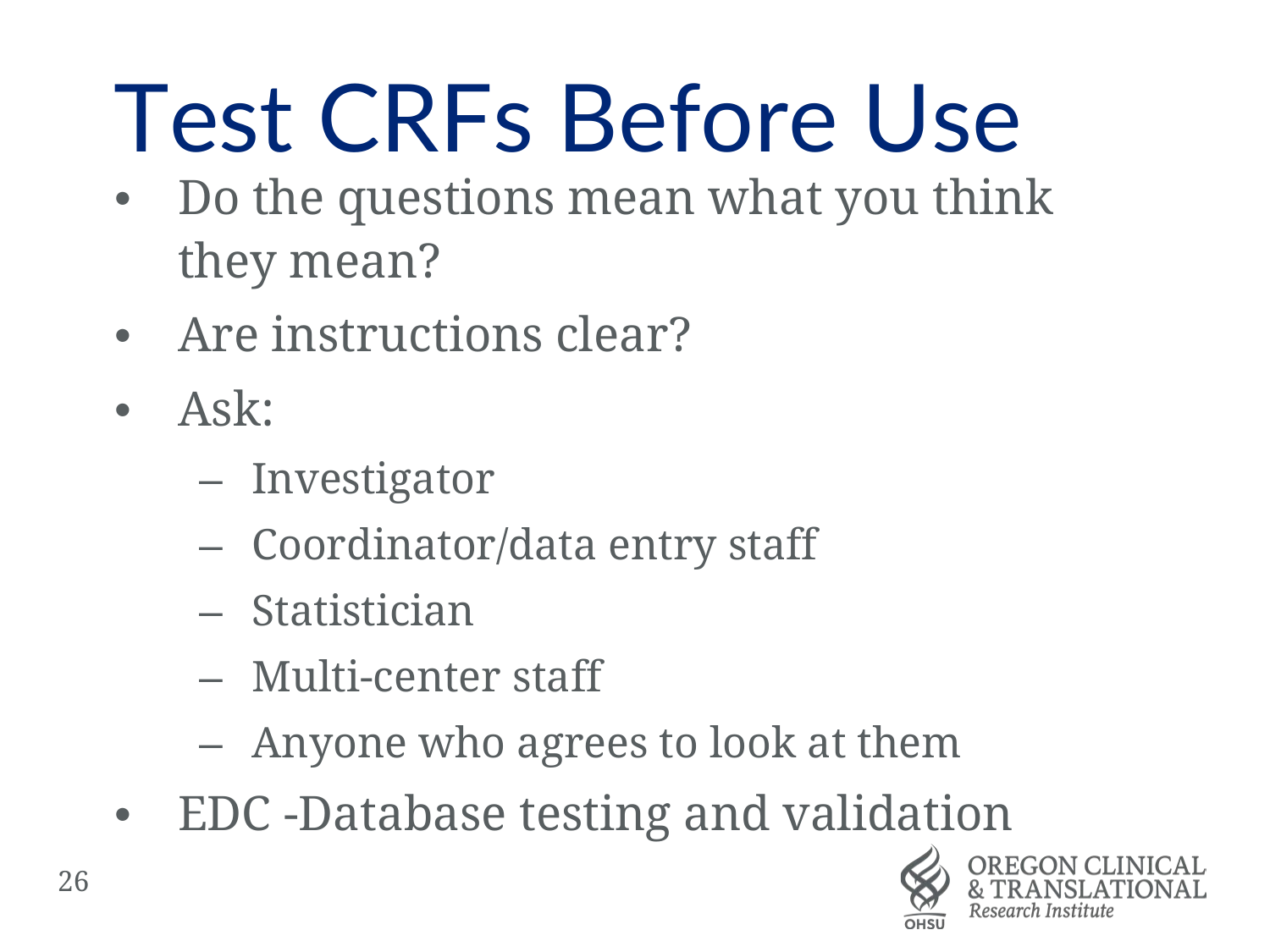## Example

Investigator

Site Name

Lack of instructions led to:

Undetected protocol deviation

FDA 483

Failure to adequately train (sponsor and investigators)

Failure to secure compliance

Failure to control the investigational product (device)

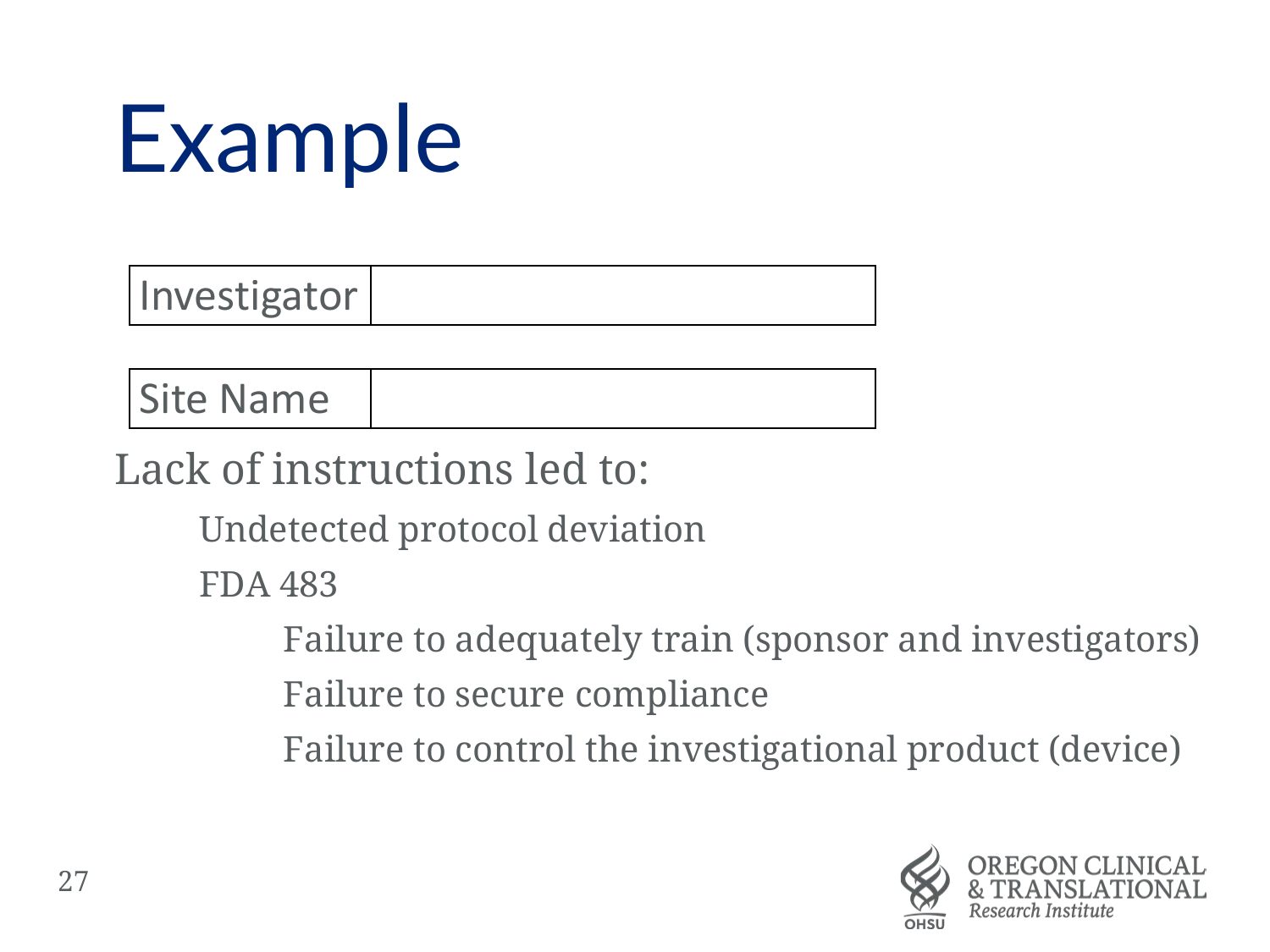## IRB Review

- IRB needs to review and approve Source/CRFS that are participant facing
	- Surveys, Questionnaires, Diaries
	- Any changes need to be IRB approved
	- All versions need approval (paper/electronic) in their final format
- The IRB doesn't need to see forms the study team completes

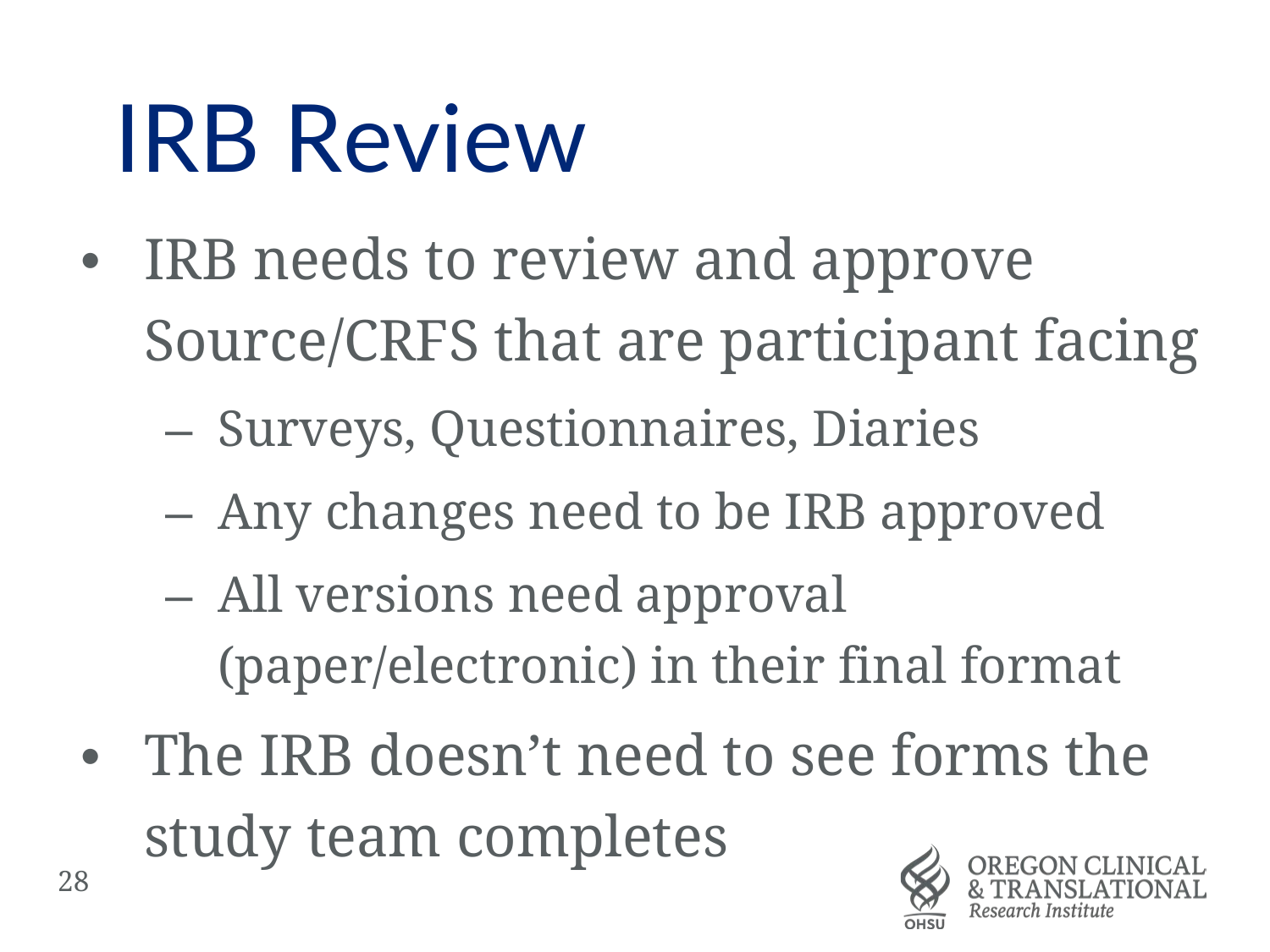### OHSU Resources

- EDC
	- OCTRI
		- REDCap/REDCap Survey
		- 21 CFR Part 11 compliant systems
		- Twilio
		- [octri@ohsu.edu](mailto:octri@ohsu.edu)
	- OHSU
		- Qualtrics https://o2.ohsu.edu/information[technology-group/software/qualtrics.cfm](https://o2.ohsu.edu/information-technology-group/software/qualtrics.cfm)
- Biostatistics, Epidemiology & Research Design (BERD)
	- [bdp@ohsu.edu](mailto:bdp@ohsu.edu)
- Regulatory Consultation
	- [adamsb@ohsu.edu](mailto:adamsb@ohsu.edu) or [octri@ohsu.edu](mailto:octri@ohsu.edu)